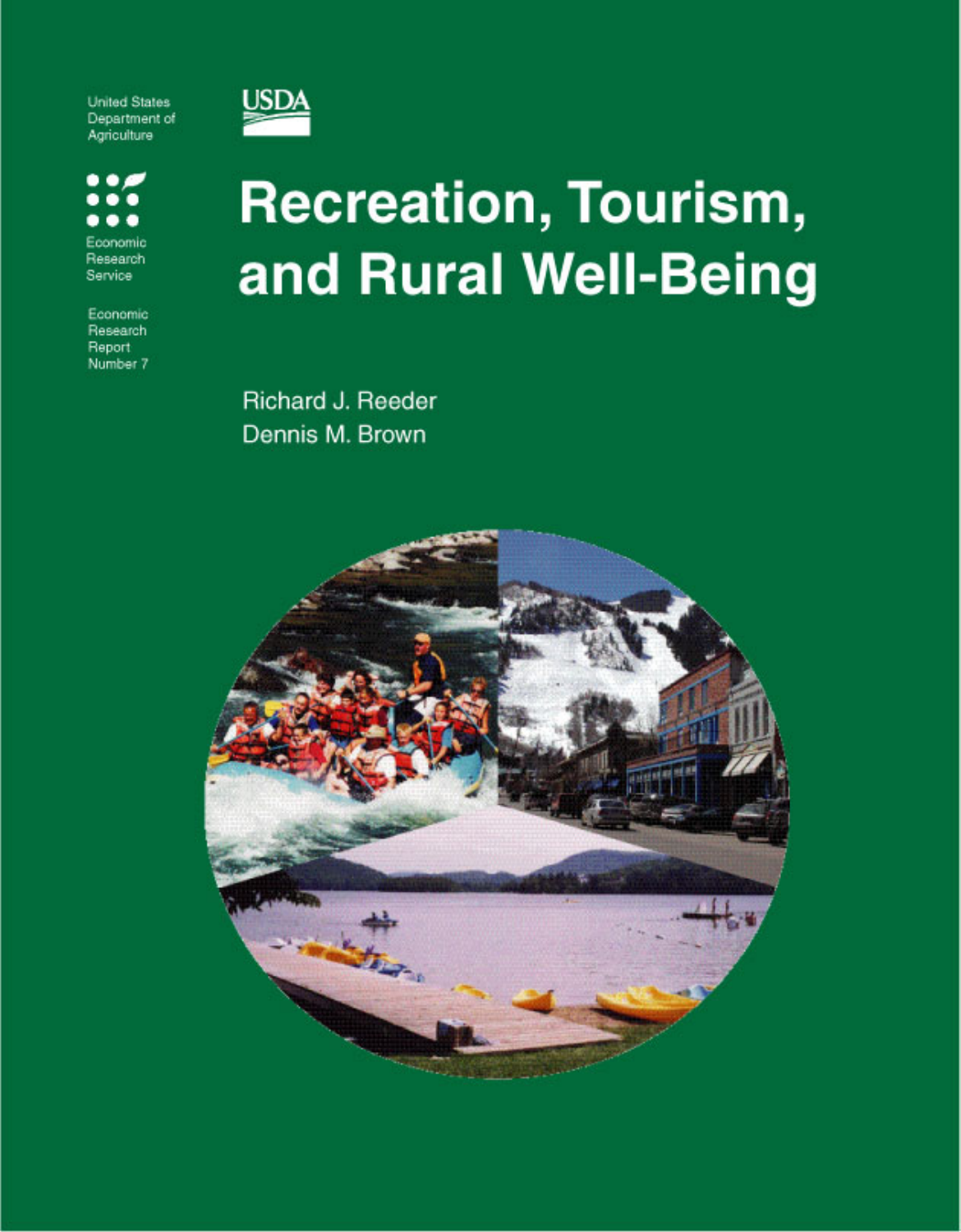

**United States Department of Agriculture**

**Economic Research Report Number 7**

**August 2005**



**www.ers.usda.gov**

## **Recreation, Tourism, and Rural Well-Being**

## **Richard J. Reeder and Dennis M. Brown**

## **Abstract**

The promotion of recreation and tourism has been both praised and criticized as a rural development strategy. This study uses regression analysis to assess the effect of recreation and tourism development on socioeconomic conditions in rural recreation counties. The findings imply that recreation and tourism development contributes to rural well-being, increasing local employment, wage levels, and income, reducing poverty, and improving education and health. But recreation and tourism development is not without drawbacks, including higher housing costs. Local effects also vary significantly, depending on the type of recreation area.

**Keywords**: recreation, tourism, recreation counties, rural development, economic indicators, social indicators, rural development policy.

## **Acknowledgments**

The authors wish to thank the following reviewers for their helpful comments: Calvin Beale and Pat Sullivan of the Economic Research Service and Rick Wetherill of Rural Development, all of USDA, as well as Steven Deller of the Department of Agricultural and Applied Economics, University of Wisconsin at Madison. Thanks also go to Courtney Knauth for her editing assistance, and to Anne Pearl for the graphic design and text layout of the report.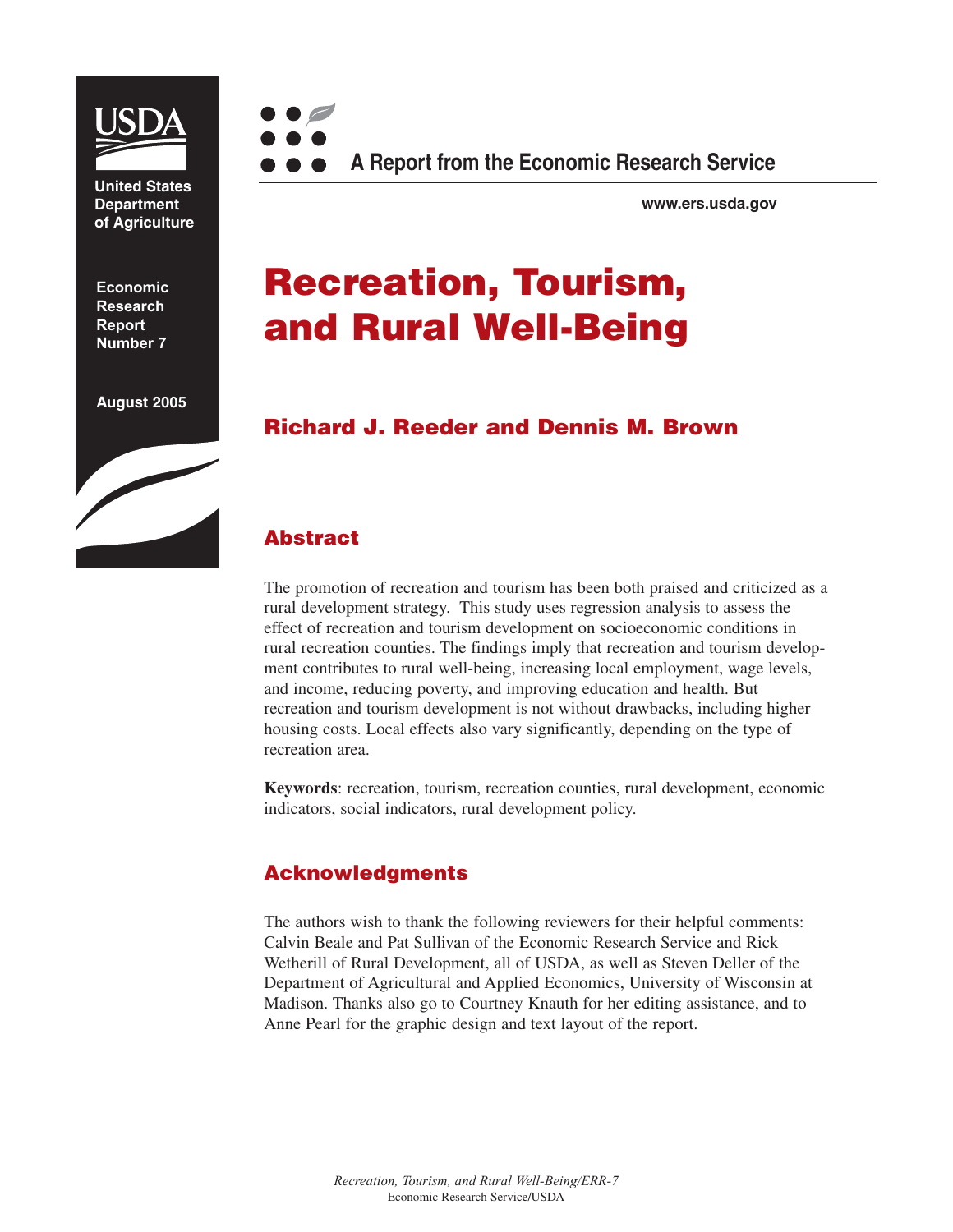## **Contents**

| General Characteristics of Recreation Counties 3 |
|--------------------------------------------------|
|                                                  |
|                                                  |
|                                                  |
|                                                  |
|                                                  |
|                                                  |
|                                                  |
|                                                  |
|                                                  |
|                                                  |
|                                                  |
|                                                  |
|                                                  |
|                                                  |
|                                                  |
|                                                  |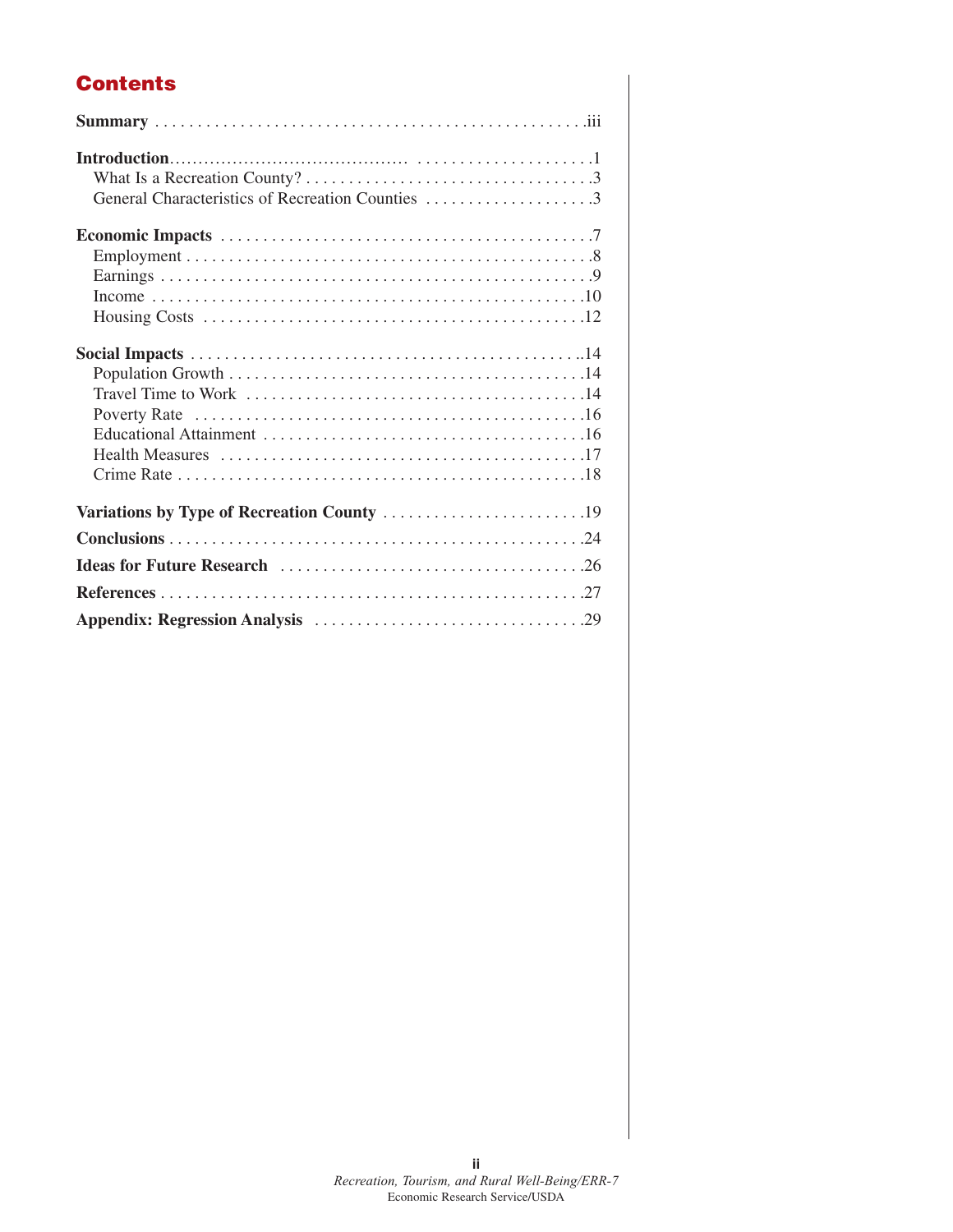## **Summary**

With their high rates of growth, rural recreation counties represent one of the main rural success stories of recent years. During the 1990s, these places—whose amenities attract permanent residents as well as seasonal residents and tourists—averaged 20-percent population growth, about three times that of other nonmetropolitan counties, and 24-percent employment growth, more than double the rate of other nonmetro counties. However, tourism- and recreation-based development has been viewed as having negative as well as positive economic and social impacts, leading some local officials to question recreation development strategies.

## **What Is the Issue?**

Critics argue that the tourism industry—consisting mainly of hotels, restaurants, and other service-oriented businesses—offers seasonal, unskilled, low-wage jobs that depress local wages and income. As more of a county's workforce is employed in these jobs, tourism could increase local poverty and adversely affect the levels of education, health, and other aspects of community welfare. Meanwhile, the rapid growth associated with this development could strain the local infrastructure, leading to problems such as road congestion.

On the other hand, if tourism and recreational development attracts significant numbers of seasonal and permanent residents, it could change the community for the better. For example, the new residents could spark a housing boom and demand more goods and services, resulting in a more diversified economy with more high-paying jobs. Even low-paid recreation workers could benefit if better employment became available. Income levels could rise, along with levels of education, health, and other measures of community welfare, and poverty rates could be expected to decline.

This study quantifies the most important socioeconomic impacts of rural tourism and recreational development.

## **What Did the Study Find?**

Rural tourism and recreational development results in generally improved socioeconomic well-being, though significant variations were observed for different types of recreation counties.

Rural tourism and recreational development leads to higher employment growth rates and a higher percentage of working-age residents who are employed. Earnings and income levels are also positively affected. Although the cost of living is increased by higher housing costs, the increase offsets only part of the income advantage.

Rural tourism and recreational development results in lower local poverty rates and improvements in other social conditions, such as local educational attainment and health (measured by mortality rates). Although rates of serious crimes are elevated with this kind of development, this may be misleading because tourists and seasonal residents, while included as victims in the crime statistics, are not included in the base number of resi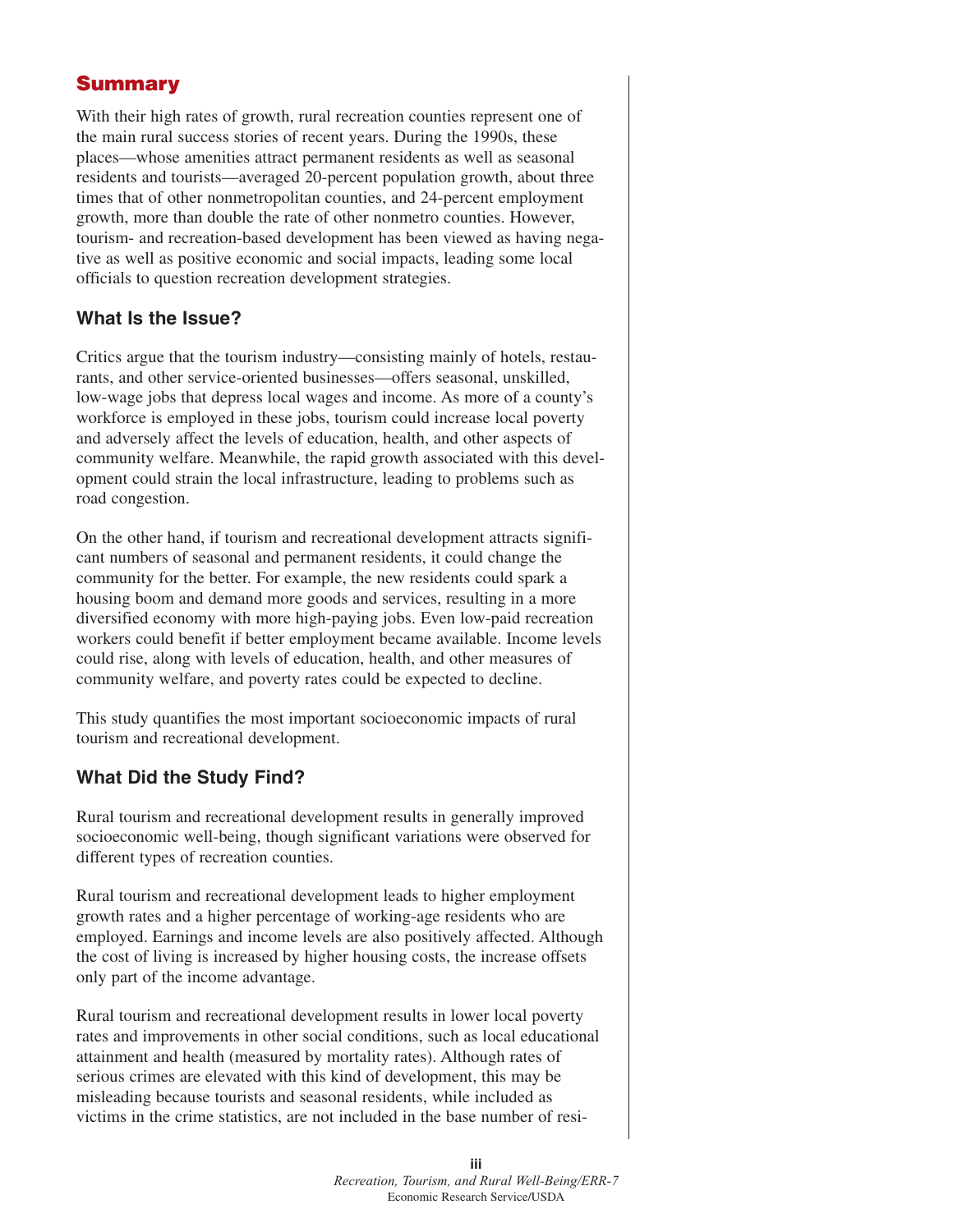dents. Rapid growth brings its own challenges, particularly pressures on infrastructure. The one growth-strain measure examined in the study, commuting time to work, revealed little evidence of traffic congestion in rural recreation areas.

Rural recreation counties have not benefited equally. Rural counties with ski resorts were among the wealthiest, healthiest, and best educated places in the study, while those with reservoir lakes or those located in the southern Appalachian mountains were among the poorest and least educated. Rural casino counties had relatively high rates of employment growth and large increases in earnings during the 1990s.

## **How Was the Study Conducted?**

The study assessed the effect of recreation and tourism development on 311 rural U.S. counties identified by ERS as dependent on recreation and tourism. The findings here, showing largely positive effects, pertain mainly to places already dependent on recreational development. Counties just beginning to build a tourism- and recreation-based economy may not benefit to the same extent.

The authors used multiple regression analysis to determine the degree to which socioeconomic indicators in the 311 counties had been affected by recreational development. The key variable in the regression analysis was recreation dependency, a composite measure reflecting the percentage of local income, employment, and housing directly attributable to tourism and recreation. For each socioeconomic indicator in the study, two regressions were computed to explain intercounty variations—one for a single point in time (1999 or 2000) and one for variations in changes that occurred during the 1990s. A descriptive analysis, supplementing the regression analysis, compared recreation and other nonmetro county means for each of the socioeconomic indicators and trends, and then made socioeconomic comparisons among the different types of rural recreation counties.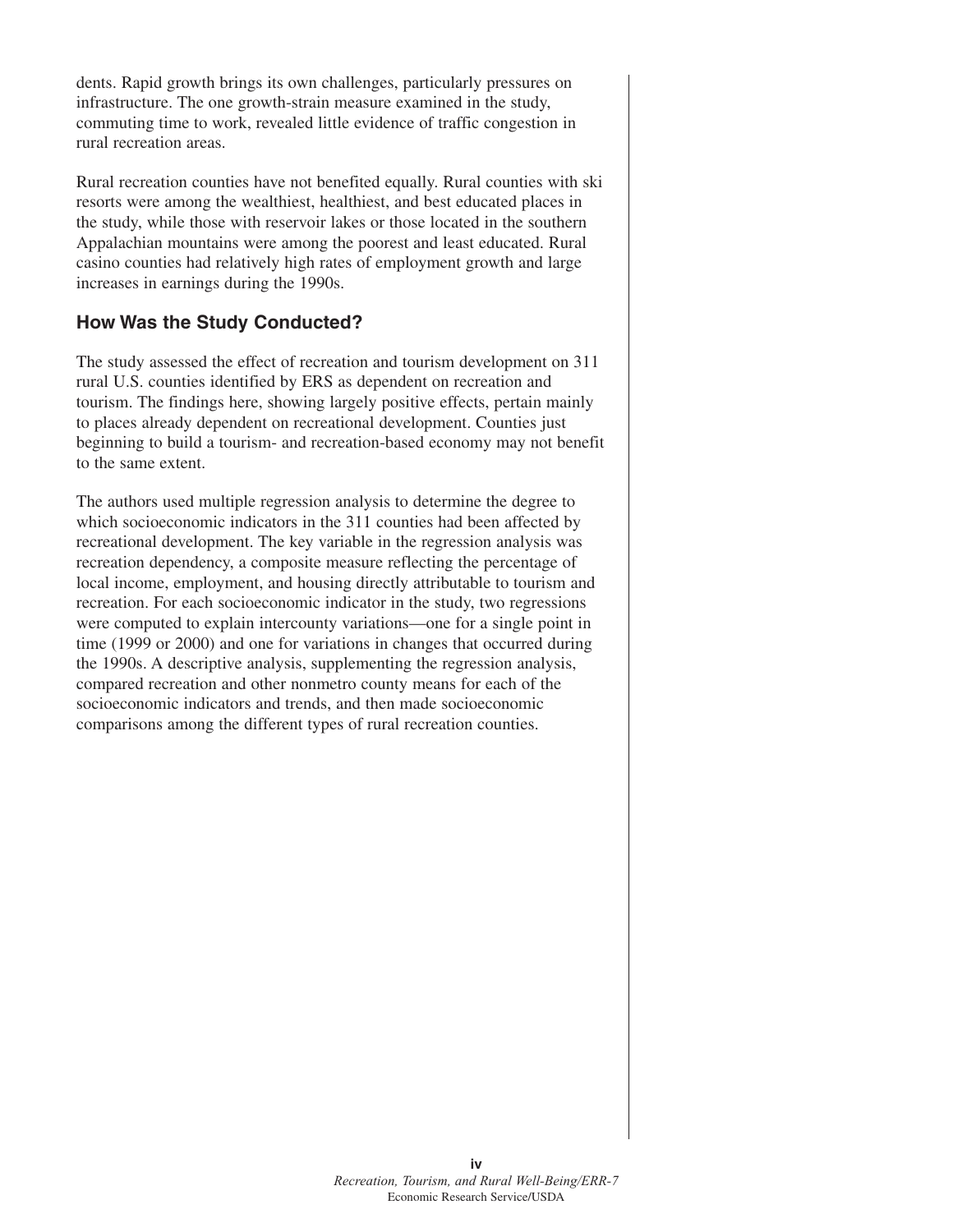## **Introduction**

While the economies of many rural areas in the United States have been sluggish in recent years, rural communities that have stressed recreation and tourism have experienced significant growth.<sup>1</sup> This has not gone unnoticed by local officials and development organizations, which have increasingly turned to recreation and tourism as a vehicle for development. However, not all observers are convinced that the benefits of this approach are worth the costs. There are concerns about the quality of the jobs created, rising housing costs, and potential adverse impacts on poverty, crime, and other social conditions.<sup>2</sup> This report assesses the validity of these concerns by analyzing recent data on a wide range of socioeconomic conditions and trends in U.S. rural recreation areas. The purpose is to gain a better understanding of how recreation and tourism development affects rural well-being.

Recreation and tourism development has potential advantages and disadvantages for rural communities. Among the advantages, recreation and tourism can add to business growth and profitability. Landowners can benefit from rising land values. Growth can create jobs for those who are unemployed or underemployed, and this can help raise some of them out of poverty. Recreation and tourism can help diversify an economy, making the economy less cyclical and less dependent on the ups and downs of one or two industries. It also gives underemployed manufacturing workers and farmers a way to supplement their incomes and remain in the community. Benefiting from growing tax revenues and growth-induced economies of scale, local governments may be able to improve public services. In addition, local residents may gain access to a broader array of private sector goods and services, such as medical care, shopping, and entertainment. While other types of growth can have similar benefits, rural recreation and tourism development may provide greater diversification, and, for many places, it may be easier to achieve than other kinds of development—such as high-tech development—because it does not require a highly educated workforce.

Many of the potential disadvantages of recreation-related development are associated with the rapid growth that these counties often experience; on average, "recreation counties" grew by 20 percent during the 1990s, nearly three times as fast as other rural counties. Rapid growth from any cause can erode local natural amenities, for example, by despoiling scenic views. Cultural amenities, such as historic sites, can also be threatened. Growth can lead to pollution and related health problems, higher housing costs, road congestion, and more crowded schools, and it may strain the capacity of public services. Small businesses can be threatened by growth-induced "bigbox" commercial development, and farms can be burdened by increased property taxes. In addition, newcomers might have different values than existing residents, leading to conflicts over land use and public policies. Growth can also erode residents' sense of place, which might reduce support for local institutions, schools, and public services.

Aside from these general growth-related issues, some specific problems have been linked to tourism and recreation industries. These include the potential for higher poverty rates associated with low-wage, unskilled workers who are attracted to the area to work in hotels, restaurants, and

<sup>1</sup>In this report, "tourism" and "recreation" refer to the development process in which tourists, seasonal residents, and permanent residents are attracted to the community to take part in recreation and leisure activities.

2For a good overall discussion of the benefits as well as the liabilities of recreation and tourism as a rural development strategy, see Gibson (1993), Galston and Baehler (1995), or Marcouiller and Green (2000).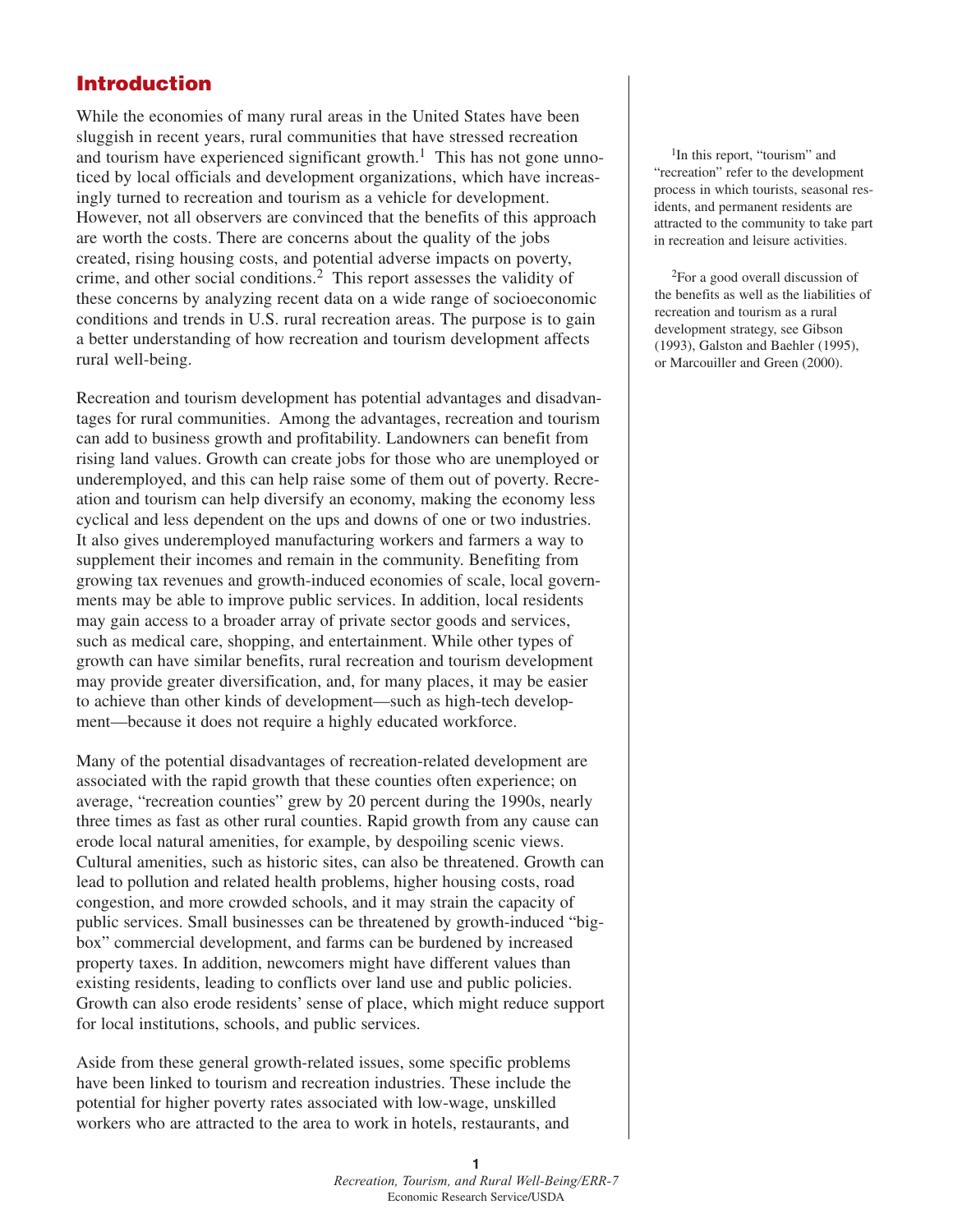recreation sites. Higher poverty rates could lead to various other social problems, including higher crime rates, lower levels of education, more health problems, and higher costs of providing public services.

With this mix of positive and negative impacts, it is understandable why experts on development policy may be uncertain about the value of rural tourism and recreation development strategies. Hence, it is important that policymakers have access to information about the nature and extent of the socioeconomic impacts of this type of development.

Past research has examined some of the impacts (Brown, 2002). Much of that research, however, is in the form of case studies, with only a few empirical studies examining nationwide rural impacts, such as the articles by English et al. (2000) and Deller et al. (2001). English et al. examined the impact of tourism on a variety of measures of local socioeconomic conditions (local income, employment, housing, economic structure, and demographic characteristics). Deller and his colleagues examined recreational amenities (including recreational infrastructure), local government finances, labor supply characteristics, and demographic demand characteristics, estimating their effects upon the growth of local population, employment, and income.

Our research used an approach similar to that of English and his colleagues, which identified a group of tourism-dependent counties and then used regression analysis to estimate the effect of tourism on various indicators of local rural conditions. Using the new ERS typology of rural recreation counties developed by Kenneth Johnson and Calvin Beale (2002), we identified differences between rural recreation counties and other nonmetro counties for various indicators of economic and social well-being.<sup>3</sup> We also examined socioeconomic variations by type of recreation county. We then used regression analysis to test statistically for the effect that dependence on recreation (including tourism and seasonal resident recreation) has on local socioeconomic conditions. Details about the regression analysis are provided in the appendix.

We hoped to shed light on several important questions about this development strategy. Among these are:

- How does rural recreation development affect residents' ability to find jobs?
- How are local wages and incomes affected?
- How does recreation development affect housing costs and local cost of living?
- What effect does recreation development have on local social problems such as crime, congestion, and poverty?
- How are education and health affected?
- How do various types of recreation areas differ in socioeconomic characteristics?

3We also examined fiscal and economic conditions in earlier research (Reeder and Brown, 2004), but our fiscal findings were not easy for us to interpret, so we excluded them from this report.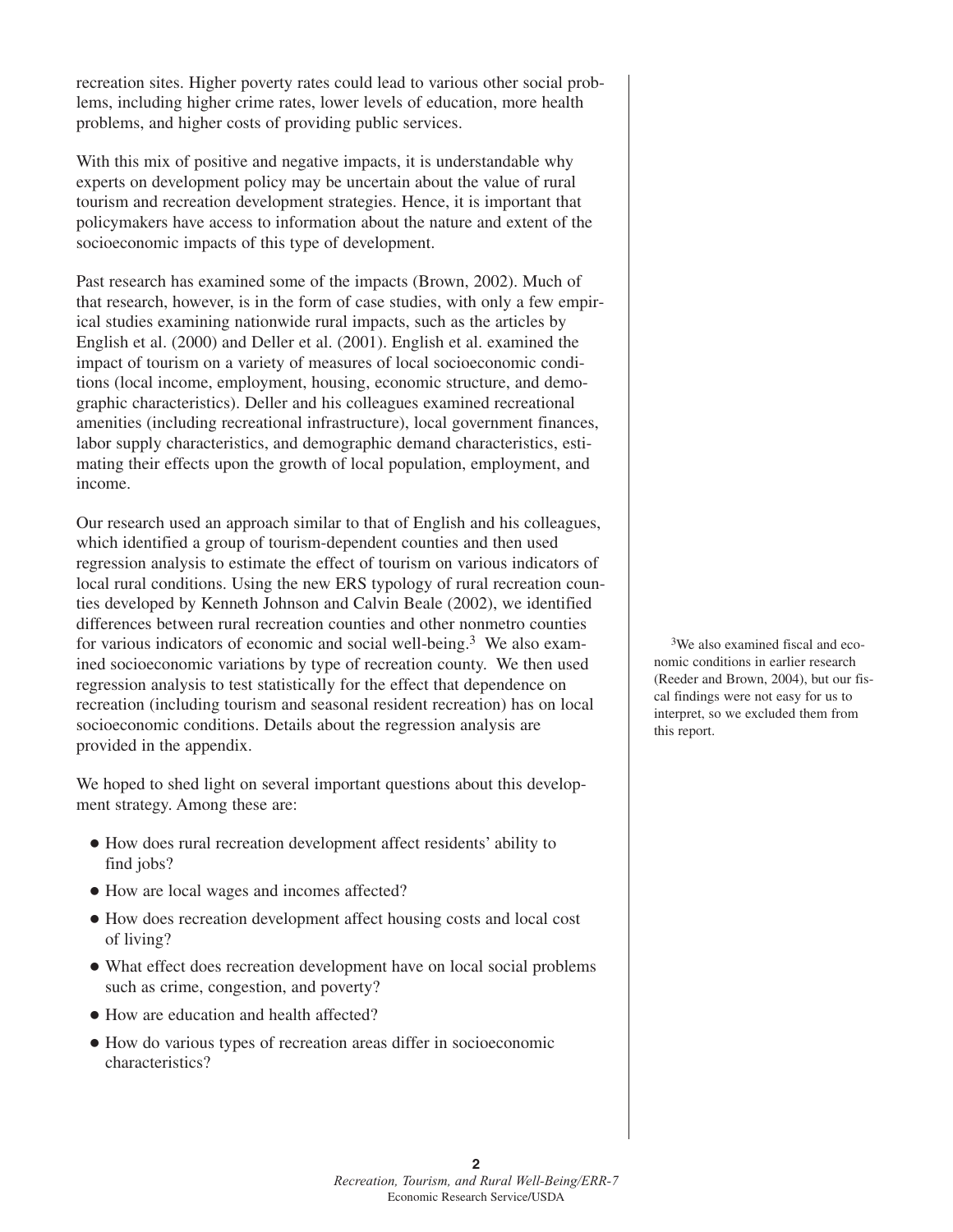## **What Is a Recreation County?**

In 1998, Beale and Johnson identified 285 nonmetropolitan recreation counties based on empirical measures of recreation activity, including levels of employment and income in tourism-related industries and the presence of seasonal housing (Beale and Johnson, 1998). They modified and expanded their typology a few years later (Johnson and Beale, 2002). Their 2002 typology identified 329 recreation counties that fell into 11 categories, varying by geographic location, natural amenities, and form of recreation. It is this typology that ERS has adopted as its recreation county typology. We used the 2002 typology, which covered only nonmetropolitan counties. To simplify our analysis, we excluded Alaska and Hawaii.<sup>4</sup> This reduced the number of recreation counties in our study to 311.

One of the advantages of this typology is that it includes not only places with significant tourism-related activity but also those with a significant number of seasonal residents. (See box on next page, "How Were Recreation Counties Identified?") Like tourists, most seasonal residents are attracted by opportunities for recreation, including some who come simply to relax in a scenic rural setting. In theory, seasonal residents should have a bigger economic impact on the local community than tourists because they stimulate the housing industry and their season-long presence significantly increases the demand for a wide range of local goods and services. In addition, seasonal residents often later become permanent residents. Because many seasonal residents first came to the area as tourists, it is difficult, if not impossible, to separate the long-term impact of tourists from seasonal residents. Our use of the ERS typology, which covers both tourism and seasonal recreational/residential development, thus seems ideal for estimating the long-term, overall impacts of tourism and recreation combined.

Another advantage of this typology is that it is derived from a continuous variable—a weighted average of tourism and seasonal housing dependence (see box on next page). In theory, this continuous variable may be used more effectively to estimate impacts than a simple recreation/other nonmetro dichotomous variable because it allows us to examine variations in the extent of recreation. Similarly, the different types of recreation counties in the Johnson/Beale typology can be used to further elucidate and estimate the impacts of recreational activity on local socioeconomic conditions.

#### **General Characteristics of Recreation Counties**

The 311 recreation counties in our study are located in 43 States, but tend to be concentrated in the West, the Upper Great Lakes, and the Northeast (fig. 1). In the West, this reflects the ample opportunities for hiking, mountain climbing, fishing, and wintertime sports found in the many national parks and ski resorts there. By contrast, the high concentration of recreation counties in the Upper Great Lakes and Northeast—especially in New England and Upstate New York—is largely due to the popularity of long-established second homes in areas with lakes. Many of these areas also have significant wintertime recreation activities, including snowmobiling and skiing. Not surprisingly, recreation counties score higher  $(4.25)$  on ERS' natural amenities index than other nonmetro counties  $(3.34)$ .<sup>5</sup>

4We also excluded several counties that had been metropolitan in the 1980s but had lost their metropolitan status by 1993.

5The ERS natural amenities index ranges from 1 to 7, encompassing six measures of natural amenities, covering climate (temperature and humidity), topographic variation (such as mountains), and water area. Data for this index are available at http://www.ers.usda.gov/Data/Natural Amenities.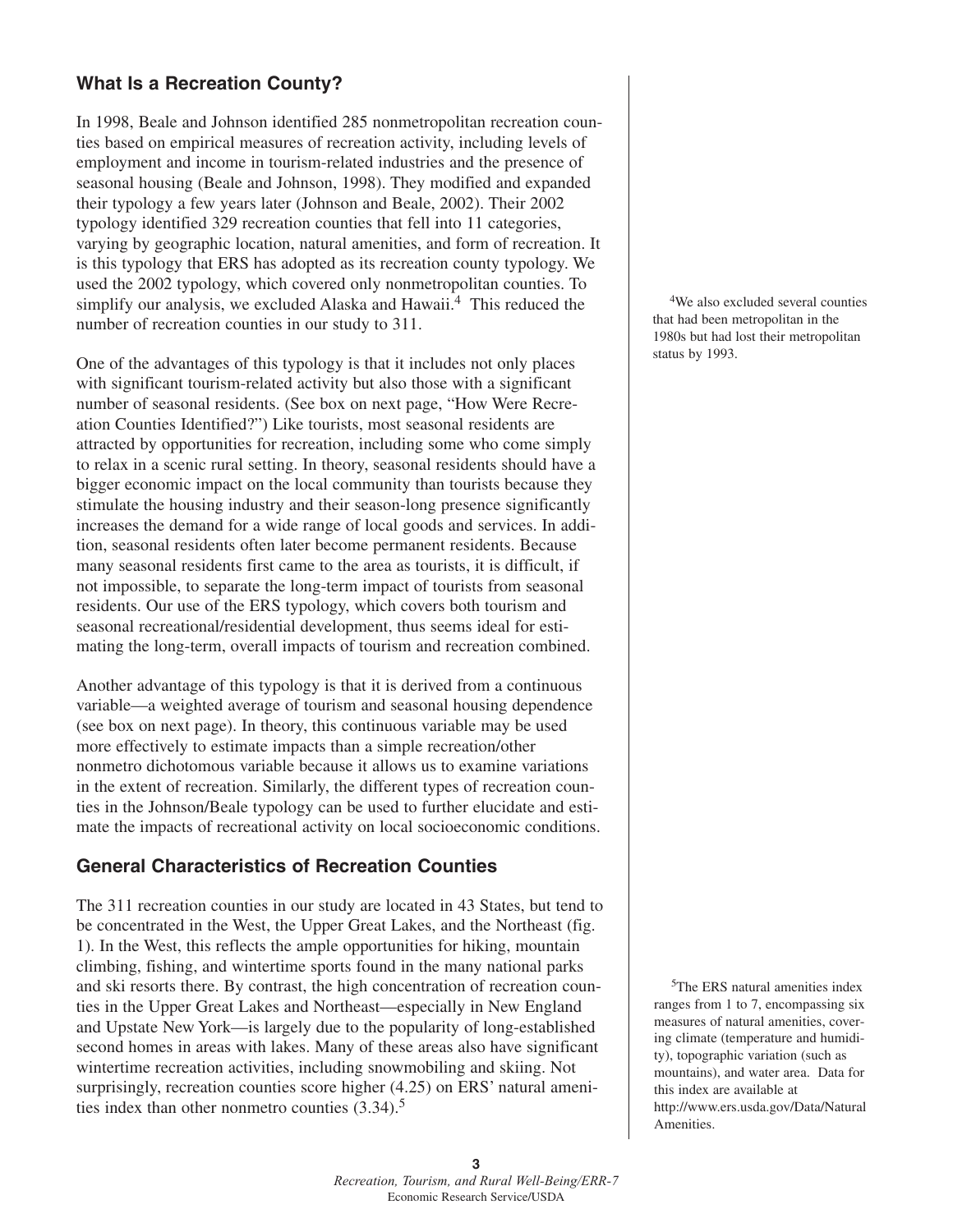#### **How Were Recreation Counties Identified?**

The 2002 Johnson/Beale typology covered only nonmetropolitan counties, using the 1993 Office of Management and Budget (OMB) definitions of metropolitan areas. Johnson and Beale began by examining a sample of wellknown recreation areas to determine which economic indicators were most appropriate for identifying other such counties. They then computed the percentage share of wage and salary employment from the Census Bureau's 1999 County Business Patterns data and personal income from Bureau of Economic Analysis data as these data apply to recreation-related industries, i.e., entertainment and recreation, accommodations, eating and drinking places, and real estate. They also computed a third measure: the percentage share of housing units of seasonal or occasional use, from 2000 Census data. They then constructed a weighted average of the standardized Z-scores of these three main indicators  $(0.3 \text{ employment} + 0.3 \text{ income} + 0.4 \text{ seasonal})$ homes). Counties scoring greater than 0.67 on this recreation dependency measure were considered recreation counties. Next, they added several large nonmetro counties that did not make the cut but had relatively high hotel and motel receipts from 1997 Census of Business data. Additional counties were accepted if the weighted average of the three combined indicators exceeded the mean and at least 25 percent of the county's housing was seasonal. Then Johnson and Beale deleted 14 counties that lacked any known recreational function but appeared to qualify "either because they were very small in population with inadequate and misleading County Business Patterns coverage or because they reflected high travel activity without recreational purpose, i.e., overnight motel and eating place clusters on major highways." These calculations produced their final set of 329 recreation counties. In 2004, ERS established these recreation counties as one of its county typologies (available at http://www.ers.usda.gov/Briefing/Rurality/Typology/). By 2004, some of these counties had changed their metropolitan status based on the new 2003 OMB definitions of metropolitan areas.

Data from the 2000 Census reveal that recreation and other nonmetro counties average similar population sizes (table 1).<sup>6</sup> However, during the last decade, the population of recreation counties has grown almost three times as fast (20 percent vs. 7 percent, on average). Recreation counties also have relatively low population densities, and more of their residents tend to live in rural parts of the county (those with less than 2,500 population).

Using the ERS 1993 county economic and policy typologies (Cook and Mizer, 1994), we found that the economies in recreational counties were generally more diverse than in other nonmetro counties. For example, only 30 percent of recreation counties were highly dependent on a single major industry (agriculture, mining, or manufacturing), while 58 percent of other nonmetro counties were highly dependent on just one of these industries. Recreation counties also were slightly less dependent on neighboring counties for employment; only 13 percent of recreation counties were identified as commuting counties (with a high percentage of their resident workforce commuting outside the county for employment), compared with 17 percent of other nonmetro counties.

We also found that about a third (32 percent) of recreation counties were retirement-destination places vs. only 4 percent of other nonmetro counties.

<sup>6</sup>The averages shown in this report are "unweighted" averages (simple means). In most cases, these averages appear to represent fairly the typical county in the group being reported. In some cases, however, the average (mean) may be unrepresentative in that it differs significantly from the median. We will point out such instances in the text or in a footnote.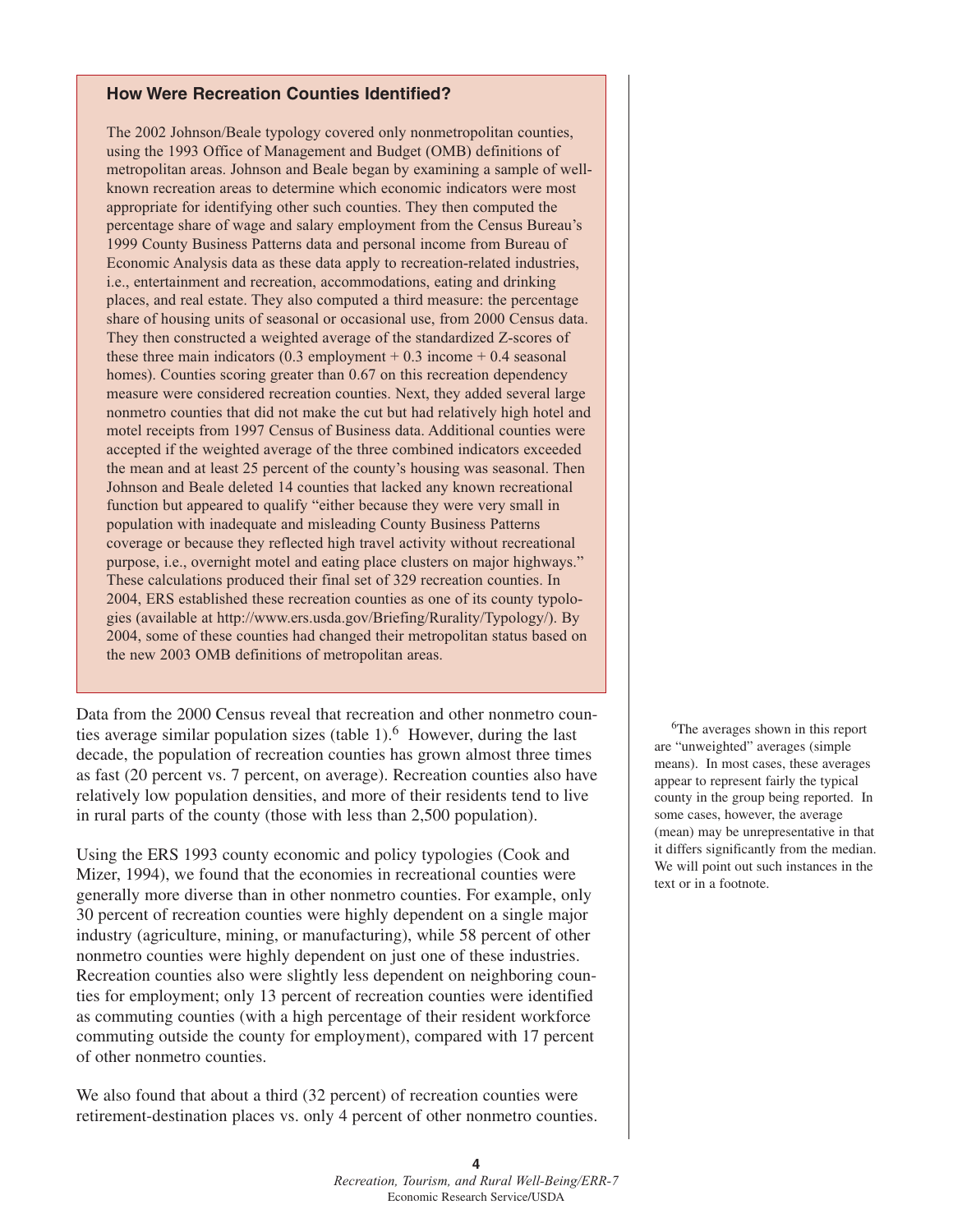#### Figure 1 **Nonmetropolitian recreation counties, 2002**

*Counties are concentrated in the West, Upper Midwest, and Northeast*



Note: Excludes counties in Alaska and Hawaii.

Source: Adapted from Kenneth M. Johnson and Calvin L. Beale, 2002. "Nonmetro Recreation Counties: Their Identification and Rapid Growth," *Rural America*, Vol. 17, No. 4:12-19.

#### Table 1

#### **Demographic characteristics of recreation and other nonmetro counties**

|                                                |                 | Type of county                  |
|------------------------------------------------|-----------------|---------------------------------|
| Indicator                                      | Recreation      | Other nonmetro                  |
| Nonmetro counties<br>in our study              | 311             | Number<br>1,935                 |
| Average county                                 |                 | Persons                         |
| population in 2000                             | 26,256          | 24,138                          |
| Population change<br>1990-2000                 | Percent<br>20.2 | 6.9                             |
| Population density<br>in 2000                  | 35.9            | Persons per square mile<br>40.2 |
| Rural share of<br>county population<br>in 1990 | Percent<br>79.9 | 72.4                            |

Note: These are county averages (simple means).

Source: ERS calculations using data from the U.S. Census Bureau and Bureau of Economic Analysis, U.S. Department of Commerce.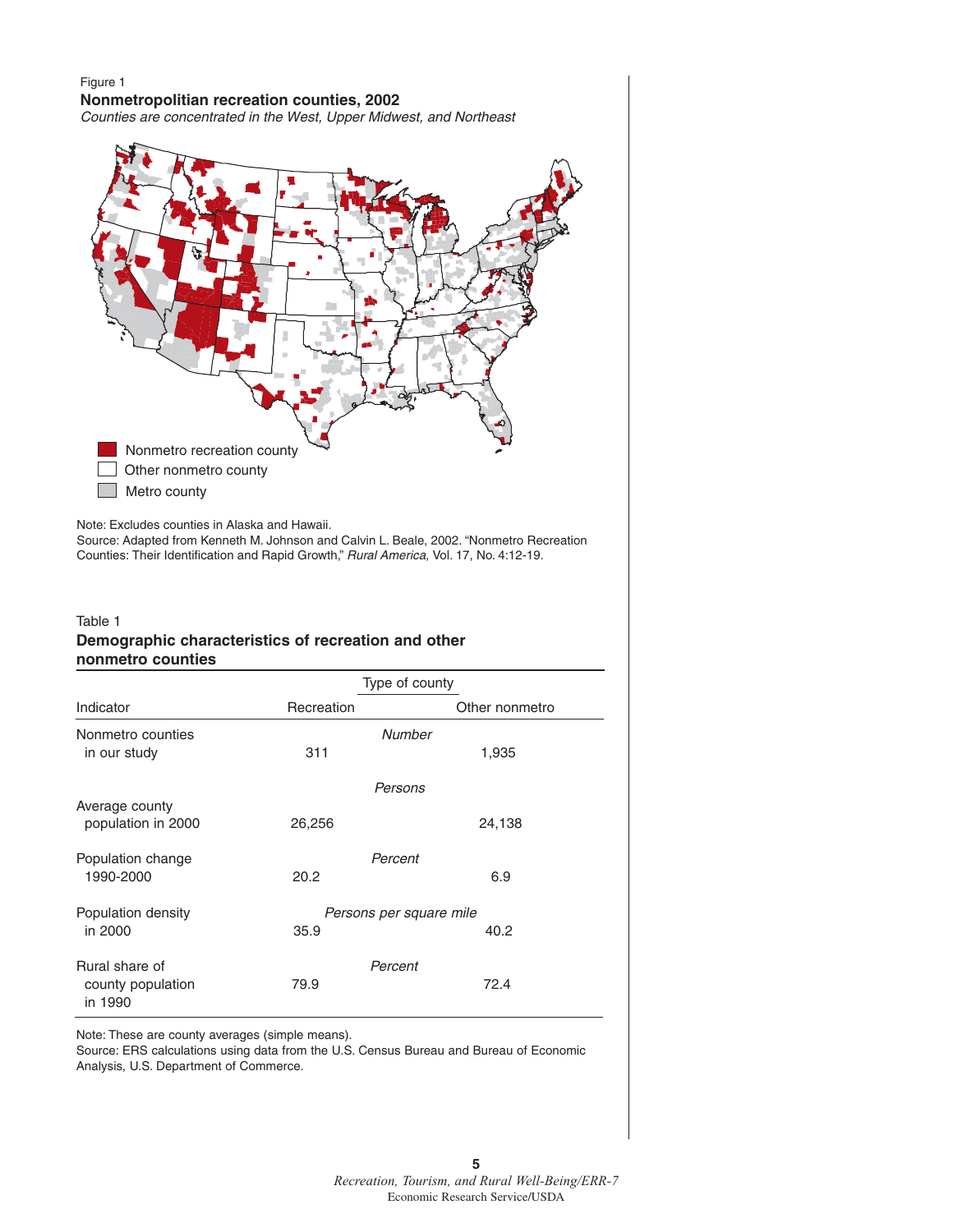Many recreation counties (38 percent) were Federal land counties, meaning that at least 30 percent of the county's land was federally owned; only 7 percent of other nonmetro counties had that much Federal land. In addition, relatively few recreation counties (10 percent) had experienced persistently high levels of poverty (from 1950 to 1990), whereas about a fourth (26 percent) of other nonmetro counties fell into this category. Because recreation counties are not homogeneous with respect to these and other characteristics, the averages we present for all recreation counties mask considerable variation.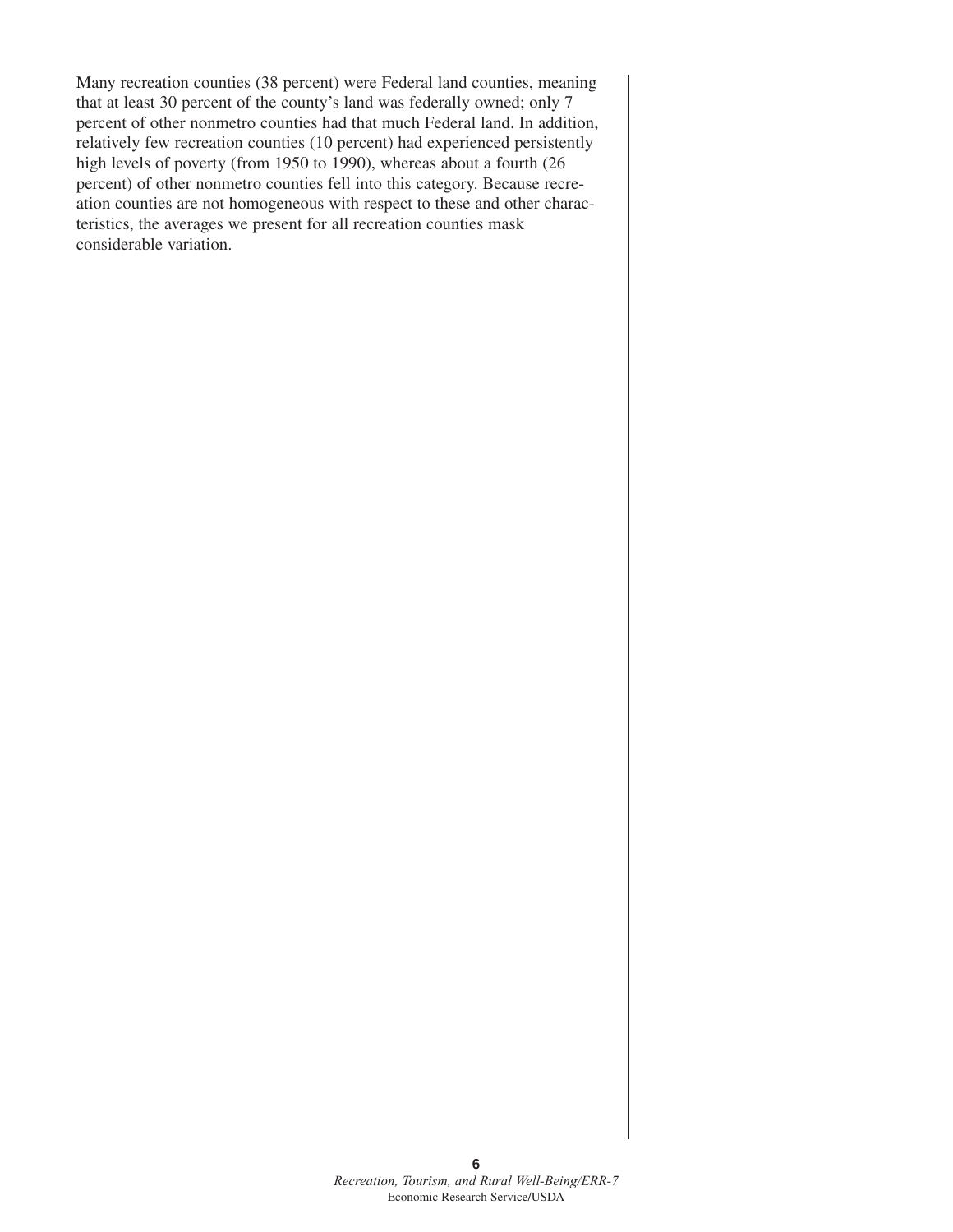## **Economic Impacts**

The conventional wisdom among researchers in recent years has been that recreation and tourism have both positive and negative economic impacts for recreation areas.<sup>7</sup> On the positive side, recreation development helps to diversify the local economy (Gibson, 1993; Marcouiller and Green, 2000; English et al., 2000), and it generates economic growth (Gibson, 1993; Deller et al., 2001). It achieves this partly by acting as a kind of export industry, attracting money from the outside to spend on goods and services produced locally (Gibson, 1993). It also stimulates the local economy through other means. Infrastructure, such as airports and highways and water systems, often must be upgraded to meet the needs of tourists, and such improvements can help foster the growth of nonrecreation industries in the area by attracting entrepreneurs and labor and by providing direct inputs to these industries (Gibson, 1993).

Recreation development can involve significant economic leakages, however, in that many of the goods and services it requires come from outside the community—for example, temporary foreign workers often are drawn to the area to fill jobs in hotels, ski resorts, etc.—and many of the recreation-related establishments (restaurants, hotels, tour and travel companies) are owned by national or regional companies that export the profits (Gibson, 1993). Thus, part of the money from tourists and seasonal residents ends up leaving the locality. Another economic drawback involves the seasonality of recreation activities, which can create problems for workers and businesses during off-seasons (Gibson, 1993; Galston and Baehler, 1995), though this may actually be a plus for places where seasonal recreation jobs are timely, coming when farmers and other workers normally have an off-season.

The greatest economic concern is that recreation development may be less desirable than traditional forms of rural development because it increases the incidence of service employment with relatively low wages. According to Deller et al. (2001), "There is a perception that substituting traditional jobs in resource-extractive industries and manufacturing with more serviceoriented jobs yields inferior earning power, benefits, and advancement potential" and that this may lead to "higher levels of local underemployment, lower income levels, and generally lower overall economic wellbeing." In addition, many researchers are concerned that recreation may result in a less equitable distribution of income (Gibson, 1993; Marcouiller and Green, 2000). These problems may be compounded by the higher housing costs in some recreation areas (Galston and Baehler, 1995).

These concerns reflect findings from individual case studies. Only a few studies have attempted to estimate how rural recreation areas nationwide differ on economic measures. Deller et al. (2001) found that rural tourism and amenity-based development contributed to growth in per capita income and employment, and concluded that as a result of the positive impact on income "the concern expressed about the quality of jobs created … appears to be misplaced." English et al. (2000) also found that rural tourism was associated with higher per capita incomes, and with a higher percent increase in per capita income, although they found no significant relationship for household income. English and his colleagues also found housing

7Because most economic development strategies are adopted and implemented at the local level, our goal here is to provide better informed decisions at that level. Hence, the positives and negatives discussed here refer only to the situation facing the local county. Whether rural recreational development is good for the State or the Nation as a whole is also a worthwhile question, but beyond the scope of this report.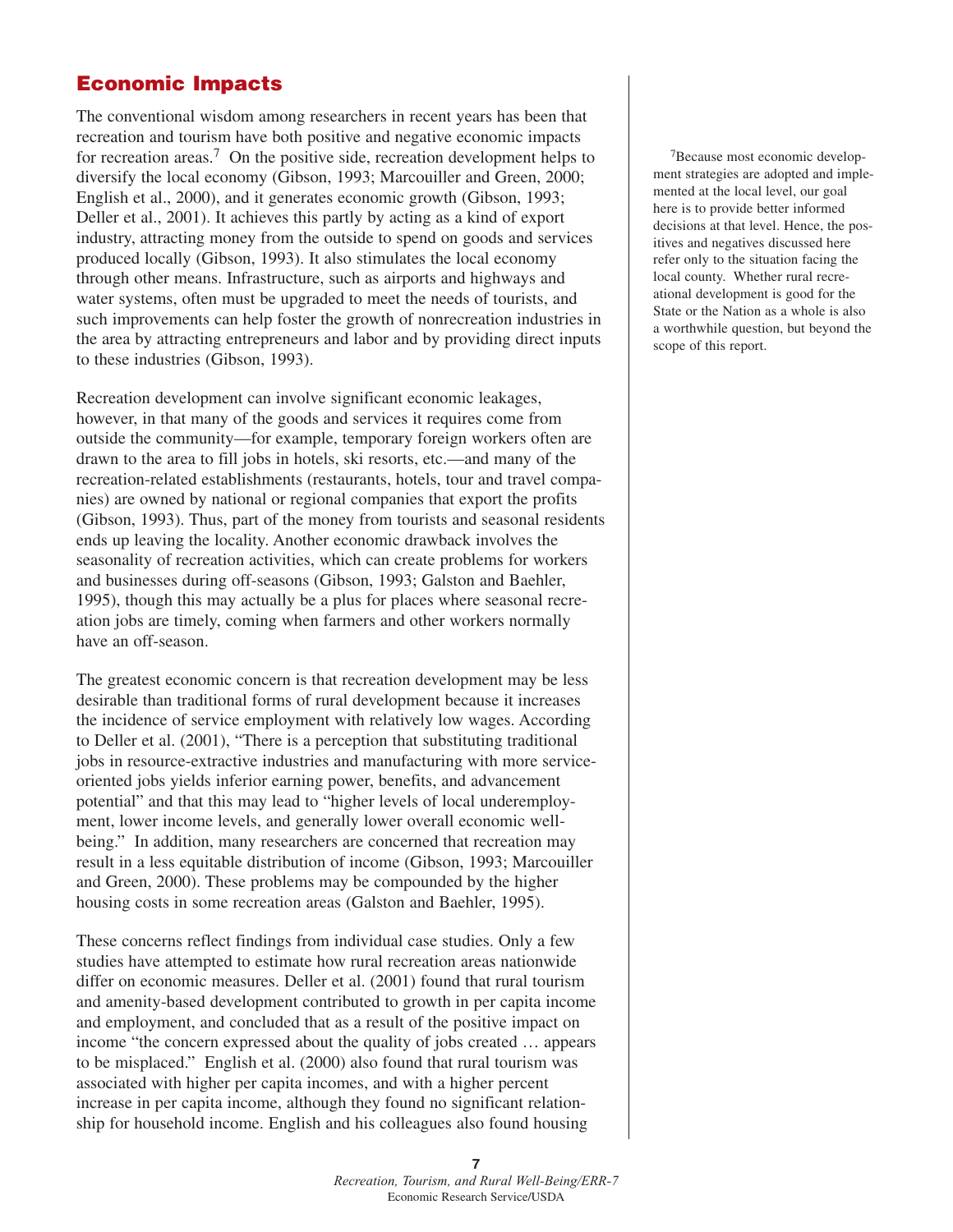costs and the change in housing costs over time to be significantly related to rural tourism. On the other hand, they found no evidence that the distribution of income was less equal due to rural tourism.

To address these economic issues, we examined a variety of indicators reflecting employment, earnings, income, and housing costs.

## **Employment**

Two employment measures, the local employment growth rate (percent increase during the 1990s) and the local employment-population ratio (percentage of working-age resident population employed in 2000) are particularly illuminating. (See box "Data Sources" for each of the indicators used in this study.)

Recreation counties, on average, had more than double the rate of employment growth of other rural areas during the 1990s: 24 percent vs. 10 percent. The regression analysis, moreover, indicated that the extent to which a recreation county was dependent on recreation was positively and significantly related to the rate of local employment growth (see appendix for details on regression analysis). Employment growth generally offers residents more job opportunities, enabling some unemployed residents to find jobs and employed residents to find better jobs. However, job growth does not necessarily improve job conditions for current residents. If too many people come into the area seeking employment, and if those newcomers aggressively compete with locally unemployed (or underemployed) residents, the resident job seekers may end up having greater difficulty gaining employment. Thus, we need to look closely at employment data to determine how recreation affects the local ability to find jobs.

#### **Data Sources**

The source for most of our data is the Decennial Census (Census Bureau, U.S. Department of Commerce). Other sources include:

- The Bureau of Economic Analysis, U.S. Department of Commerce, for data on earnings per job, and the Bureau of Labor Statistics, U.S. Department of Labor, Local Area Unemployment Statistics, for employment growth.
- The Uniform Crime Reporting Program (an unpublished data source available on an annual basis from the Federal Bureau of Investigation (FBI)), for data on serious crimes. Note: These data have not been adjusted by the FBI to reflect underreporting, which could affect comparability over time or among geographic areas.
- The Area Resource File (a county-specific health resources information system maintained by Quality Resource Systems, under contract to the Health Resources and Services Administration, U.S. Department of Health and Human Services), for the age-adjusted death rate, the number of physicians, and the area (in square miles) used to compute population densities for regression analysis.
- Kenneth Johnson and Calvin Beale for the recreation county types and the measure of recreation dependency used in their 2002 article.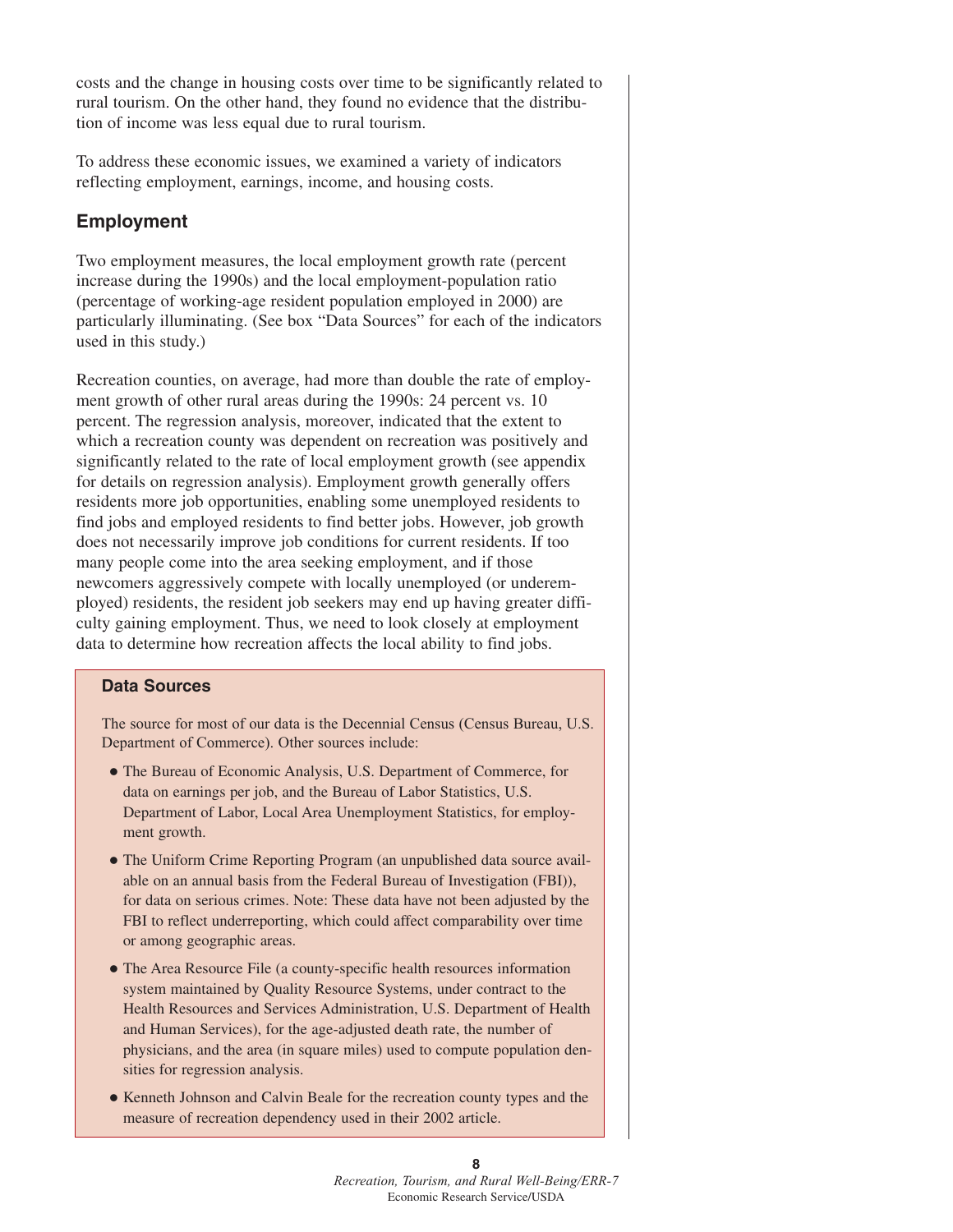To measure the ability of residents to find jobs, we examined the percentage of the working-age population that was employed.<sup>8</sup> For our study, we broke this into three separate rates covering three groups of the working-age population: ages 18-24, 25-64, and 65 and over. We hypothesized that recreation counties might be particularly advantageous for younger and older populations that may have a harder time competing in places with less job growth. In addition, younger and older groups may find it more convenient to work in recreation counties, which are thought to provide more part-time and seasonal jobs than most other places.

As expected, we found higher employment-population rates in recreation counties for both the younger and older age groups. However, the difference was less than 1 percentage point. The main working-age employment rate (ages 25-64) was roughly the same for both recreation and other nonmetro counties in 2000.<sup>9</sup> However, for each of these age groups, the upward trend in the employment-population rate during the 1990s favored recreation counties. Our regression analysis indicates that recreation had a positive and statistically significant impact on the employment rates for all three age categories in 2000. Recreation also had a positive and statistically significant impact on the increase in the employment rate during the 1990s, except for the older age group.<sup>10</sup>

## **Earnings**

Conventional wisdom suggests that a main drawback of tourism is that many of the jobs it creates are in restaurants, motels, and other businesses that tend to offer relatively low wages and few fringe benefits. But does this mean that rural recreation development generally leads to low-paying jobs? To address this question, we examined average annual earnings per job (which include wages and salaries and other labor and proprietor income, but exclude unearned income and fringe benefits). We found that average earnings per job were \$22,334 in 2000 for recreation counties—about \$450 less than in other rural counties (fig. 2, table 2).<sup>11</sup> The difference, though only about 2 percent, is consistent with the low-wage hypothesis. On the other hand, our finding that earnings per job increased faster in recreation counties than in other rural counties in the 1990s was not consistent with the conventional wisdom, but again, the difference was relatively small (\$200).

Our regression analysis, however, found no statistically significant relationship between earnings per job and recreation dependency, at least no simple linear relationship.<sup>12</sup> With regard to change in earnings per job during the 1990s, the regression analysis found that recreation had a positive and statistically significant impact on earnings per job. So these findings do not support the conventional wisdom that recreation results in generally lowpaying jobs.

The data on earnings per job covered all jobs in the county, including those filled by nonresidents. A different picture emerges when we look only at earnings per resident worker. Aside from excluding nonresidents employed in the county (who, in theory, might be lowering the average earnings per job in recreation counties), this measure totals the income workers receive from all the jobs they have. This is important because recreation counties often provide numerous part-time and seasonal jobs, potentially allowing

8This may be viewed as a measure of both the availability of job opportunities to residents and of local economic efficiency.

9Comparing medians instead of means, the difference between recreation and other nonmetro counties tends to be bigger in 2000 for all three age groups.

10Our regression explaining the change in employment rates for the elderly explained only 1 percent of the variation, which may have prevented the regression analysis from detecting the importance of recreation.

<sup>11</sup>Although the average earnings per job grew more in recreation counties than in other nonmetro counties, the reverse was true for the median earnings per job.

12When we ran a curvilinear regression, we found a significant negative coefficient for recreation dependency, and a significant positive coefficient for recreation dependency squared. This implies that among recreation counties, those with moderate degrees of recreation dependency had relatively lower earnings per job, compared with counties with lower or higher recreation dependencies. We do not have any explanation for this.

**<sup>9</sup>**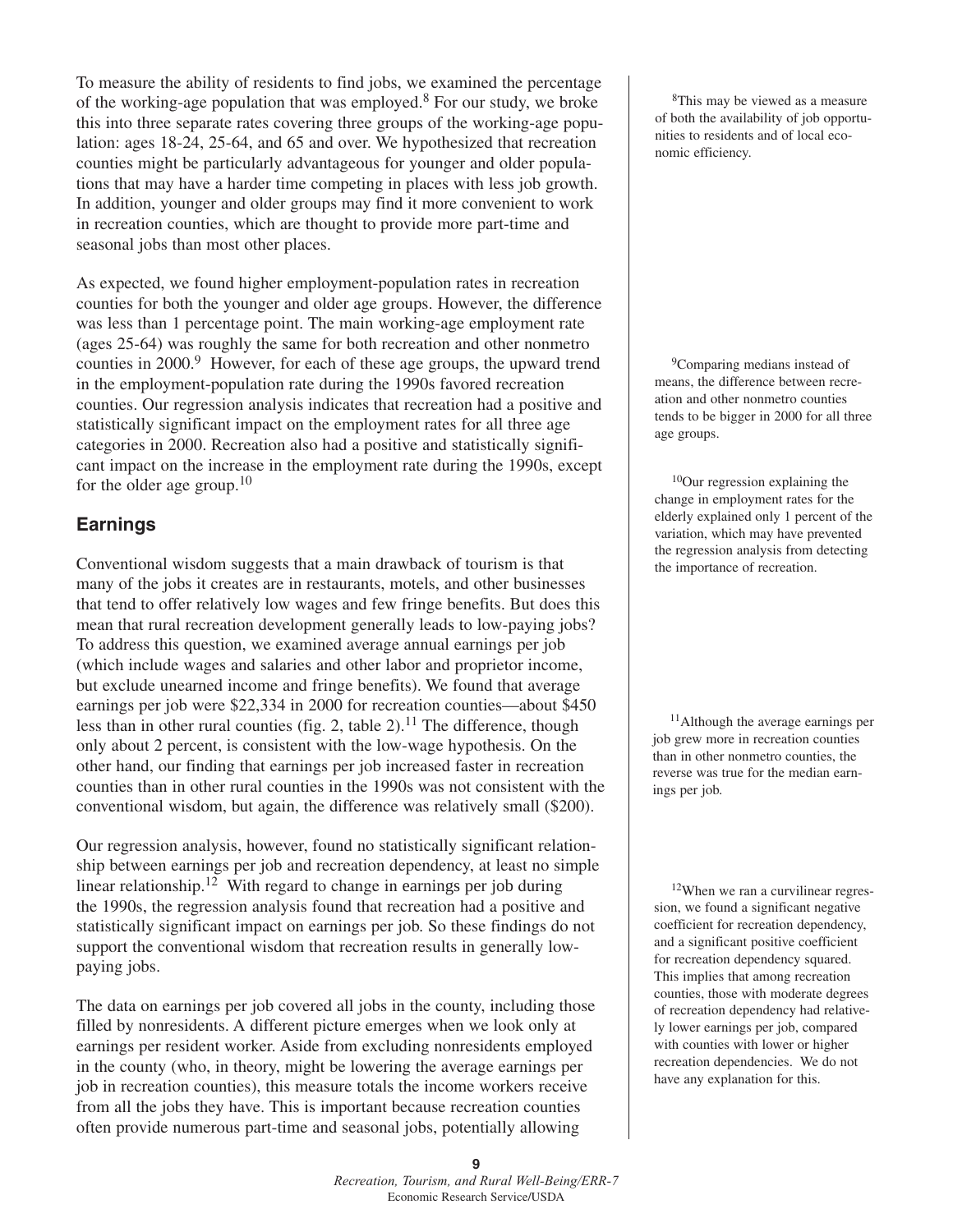#### Figure 2 **Earnings in recreation and nonrecreation counties, 1999** *Recreation counties have significantly higher levels of earnings per resident worker*



Source: Calculated by ERS using data from U.S. Census Bureau and Bureau of Economic Analysis, U.S. Department of Commerce.

more of their residents to have multiple jobs than the residents of other counties. The average worker's earnings from multiple jobs exceeded the average earnings per job. In recreation counties, earnings amounted to \$29,593 per resident worker (16 years or older) in 1999—about \$2,000 more than in other rural counties—an 8-percent difference.<sup>13</sup> Our regression analysis found recreation had a positive and statistically significant effect on earnings per resident worker. Thus, some residents may work more hours in recreation counties, but on average they end up earning more than residents of other nonmetro counties.

#### **Income**

Earnings are only one source of income. Other sources include interest receipts, capital gains, and retirement benefits like social security. Because many recreation areas have attracted wealthy individuals—including retirees, whose earnings are only a small part of their incomes—we expected recreation county income levels to be higher than in other rural areas. Consistent with this expectation, we found average per capita income was 10 percent higher in recreation counties than in other nonmetro counties (fig. 3). Moreover, per capita income levels were growing more rapidly during the 1990s in recreation counties than in other nonmetro counties. These findings were reflected in our regression analysis, which found recreation had a positive and statistically significant effect on both the level of per capita income and the change in per capita income over time. This should also benefit the community as a whole, because higher incomes mean an increase in demand for local goods and services, as well as increased local government tax collections and contributions to local charities and other social organizations.

One problem in interpreting per capita incomes is that they average together the incomes of the wealthiest and the poorest individuals. Thus, a small number of extremely wealthy people could make the community seem much

13Census data also provided median earnings for two kinds of resident workers who were 16 years and older: full-time workers and other workers. For both types of workers, recreation counties surpassed other nonmetro counties in median earnings per worker in 2000.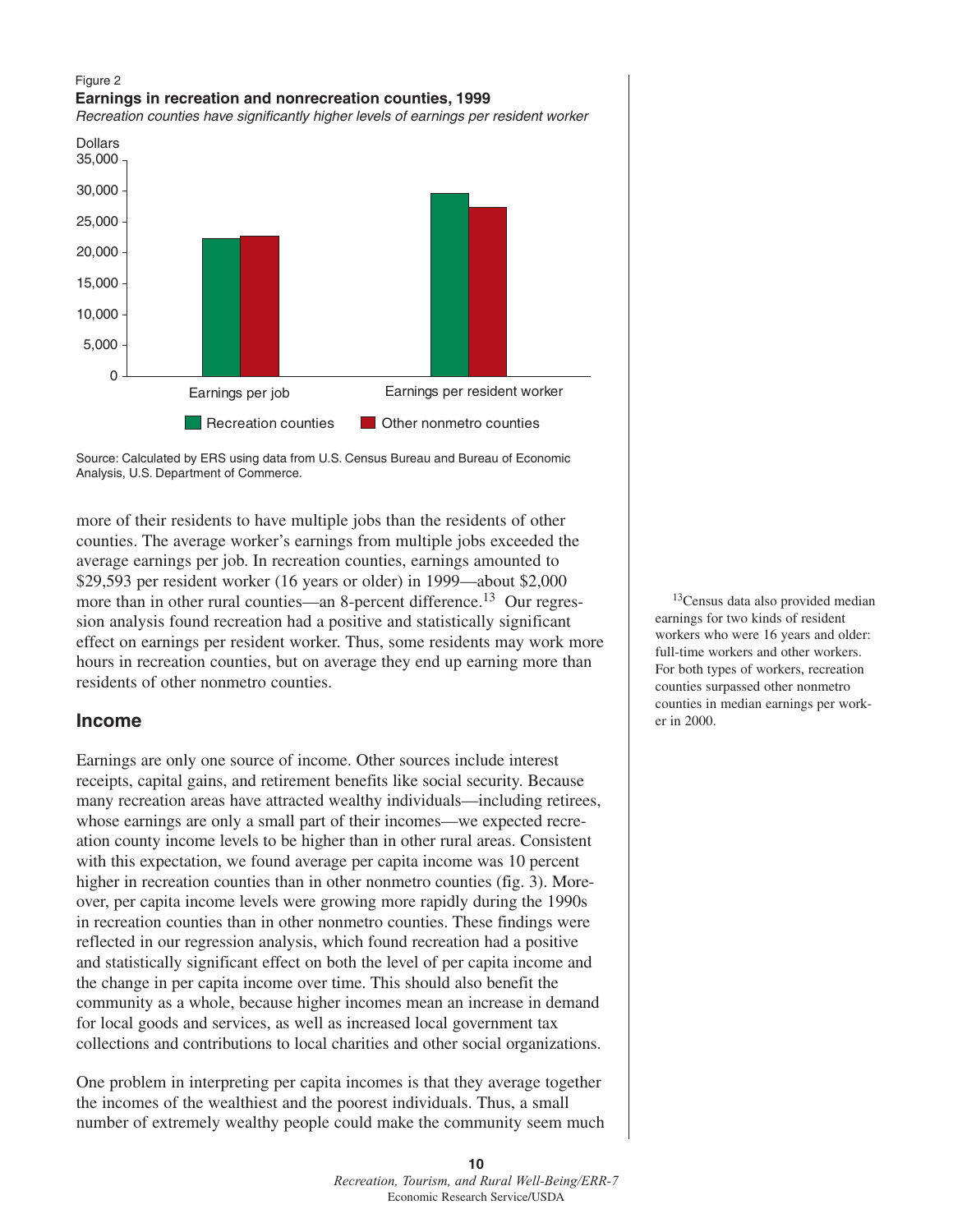#### Table 2 **Economic conditions in recreation and other nonmetro counties**

|                                        |            | Type of county    |
|----------------------------------------|------------|-------------------|
| Indicator                              | Recreation | Other<br>nonmetro |
| Employment growth                      |            | Percent           |
| 1990-2000                              | 23.7       | 9.8               |
| Employment/population<br>ratio in 2000 |            |                   |
| Ages 16-24                             | 67.4       | 66.7              |
| Ages 25-64                             | 70.3       | 70.3              |
| Ages 65 and over                       | 13.6       | 13.4              |
| Change 1990-2000                       |            | Percentage points |
| Ages 16-24                             | 0.7        | 0.0               |
| Ages 25-64                             | 0.7        | 0.3               |
| Ages 65 and over                       | 1.5        | 1.4               |
| Earnings per job                       |            | <b>Dollars</b>    |
| in 2000                                | 22,334     | 22,780            |
| Change 1990-2000                       | 5,340      | 5,140             |
| Earnings per resident                  |            |                   |
| worker in 1999                         | 29,593     | 27,445            |
| Income per capita                      |            |                   |
| in 2000                                | 22,810     | 20,727            |
| Change 1990-2000                       | 7,471      | 6,564             |
| Median household                       |            |                   |
| income in 1999                         | 35,001     | 31,812            |
| Change 1989-1999                       | 11,952     | 10,531            |
| Median monthly rent                    |            |                   |
| in 2000                                | 474        | 384               |
| Change 1990-2000                       | 134        | 104               |

Note: These are county averages (simple means).

Source: ERS calculations based on data from U.S. Census Bureau and Bureau of Economic Analysis, U.S. Department of Commerce, and Bureau of Labor Statistics, U.S. Department of Labor.

better off than with other measures, for instance, the income of the typical (or median) person in the county. If recreation counties had more wealthy individuals than other rural counties, the per capita measure might be a misleading indicator of how the average family or household in each of these counties differed in income.<sup>14</sup> For this reason, we include a second income measure: median household income in the county in 1999.

Using this measure, we found that median household income was 10 percent higher in recreation counties than in other rural counties. The recreation county advantage amounted to \$3,185 per year for the median household. The regression analysis reflected this finding, showing a positive and

14In other words, the mean (average) does not equal the median when income is not normally distributed.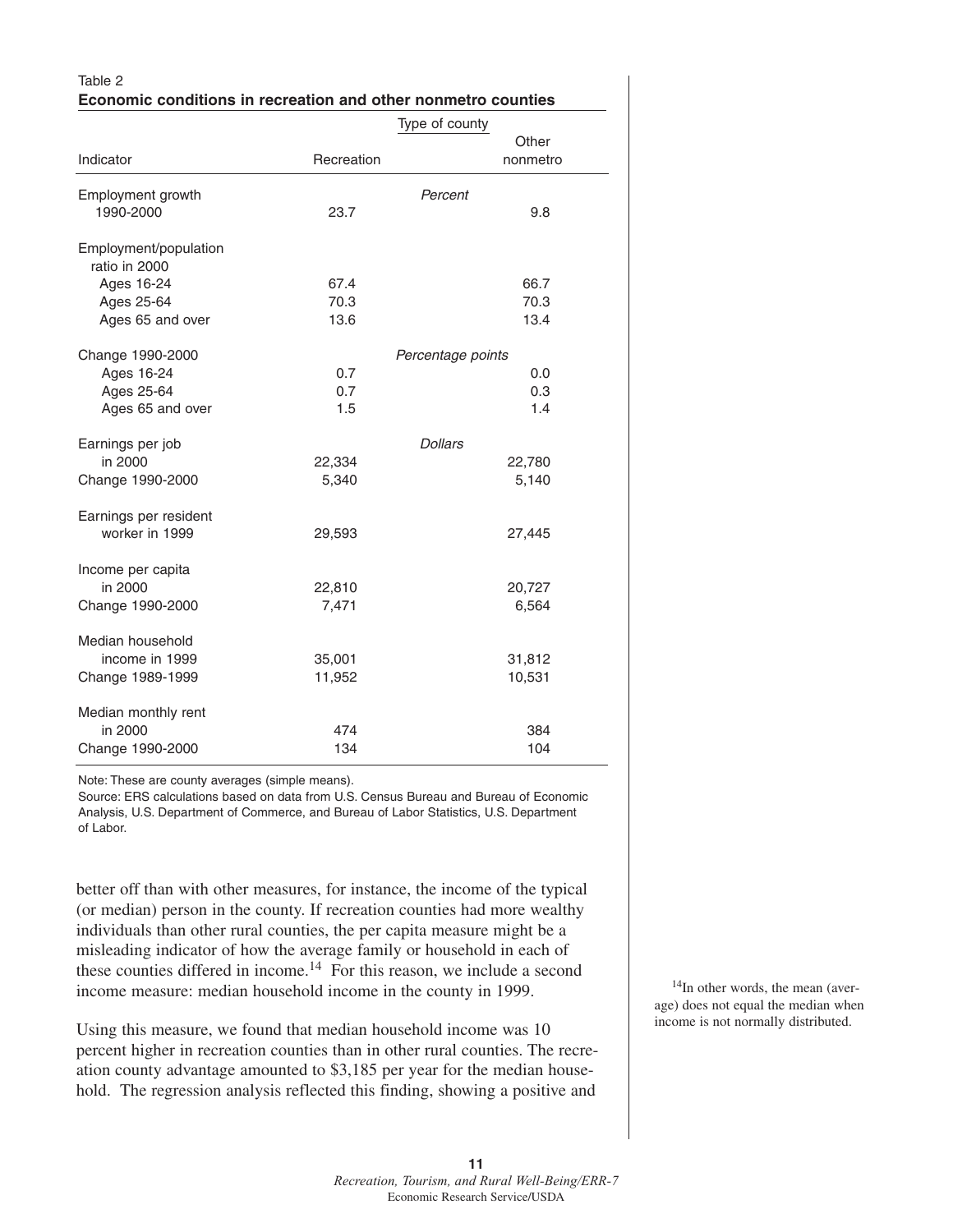#### Figure 3 **Per capita income in recreation and nonrecreation counties, 2000, and change during 1990s**

*Recreation counties have significantly higher levels of income and had more income growth in the 1990s*



Source: Calculated by ERS using data from U.S. Census Bureau and Bureau of Economic Analysis, Department of Commerce.

statistically significant relationship between recreation and both the level and change in median family income.

## **Housing Costs**

One of the main complaints about recreation areas is that the cost of living in them is often higher, offsetting much of the advantage that residents might obtain from their higher incomes. Of particular concern is that high living costs could become a significant hardship for people struggling to raise families on minimum-wage jobs (Galston and Baehler, 1995). A high cost of living could force some lower paid workers (including some longtime residents) to look for housing outside the area.

The cost of housing is one of the most important contributors to the cost of living. According to Census data in 2000, median monthly rents for housing averaged \$474 in recreation counties, 23 percent higher than the \$384 median rent in other nonmetro counties (fig. 4). Our regression analysis also found a positive and statistically significant effect of recreation on median rent. Rents also increased faster during the 1990s in recreation counties, with the extent of recreation positively and significantly related to the extent of rent increase.

Though recreation counties had higher rents than other nonmetro counties, over the course of a year this amounted to a difference of only \$1,080 per household—about a third of the \$3,185 advantage we found in median household income in recreation counties. So after deducting for their higher rents, we found that households in recreation counties still had a significant income advantage over those in other rural counties.<sup>15</sup>

15Alternatively, we may compare regression coefficients for median rents and median household incomes. If we multiply the median (monthly) rent coefficient by 12 (months per year), we get a \$384 annual rent addon associated with a 1-unit increase in recreation dependency. This compares with the \$1,474 add-on to median household income associated with the same 1-unit increase in recreation dependency. Thus, the regression analysis implies that higher rents claim only about a fourth (26 percent) of the added income related to recreation.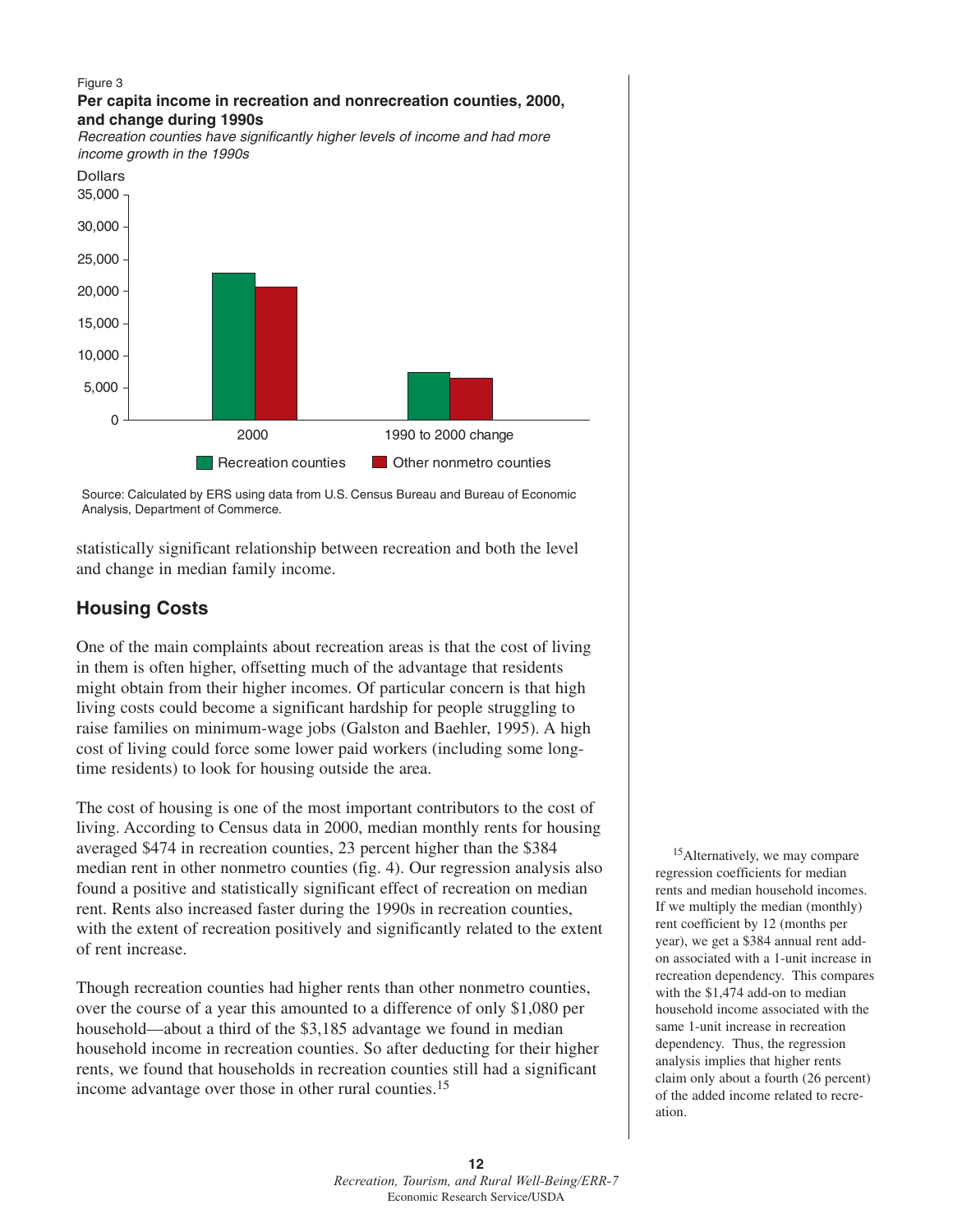#### Figure 4 **Median monthly rents in recreation and nonrecreation counties, 2000, and change during 1990s** *Recreation counties have significantly higher rents and had more growth in rents in the 1990s*



Source: Calculated by ERS using data from U.S. Census Bureau, Department of Commerce.

It is difficult to draw conclusions from this kind of information, for several reasons. First, rents show only part of the housing cost picture. Most housing units in the nonmetro counties we studied (in both recreation and other nonmetro counties) are owner-occupied rather than rented. Assuming that higher rents reflect higher home prices and greater equity in homes, higher home prices should increase the wealth of homeowners in recreation counties. In addition, higher rents and home prices may reflect better housing quality in recreation counties, rather than simply higher costs. This might be expected because more of the housing in these rapidly growing places is likely to be relatively new (and hence more valuable), and recreation county residents, having generally higher incomes, may demand better housing than residents of other nonmetro counties. Higher home values also increase the local tax base, which may lead to higher tax collections, enabling local governments to increase public services. Thus, on balance, it is unclear whether these higher housing costs are a plus or minus for the community.

> **13** *Recreation, Tourism, and Rural Well-Being/ERR-7* Economic Research Service/USDA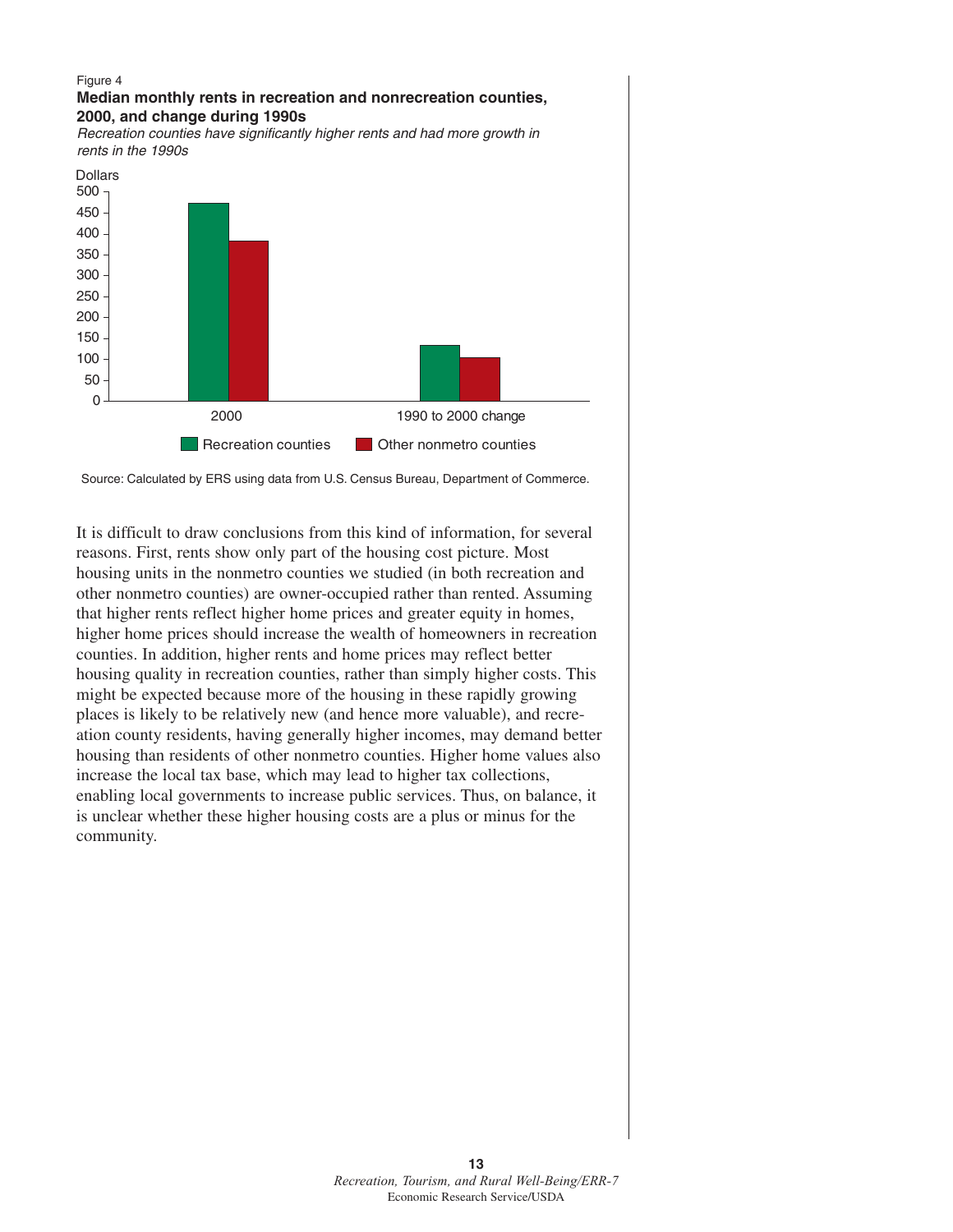## **Social Impacts**

Various researchers have examined the relationship between nonmetro recreation and social conditions in a community. Page et al. (2001) note that rapid population growth in nonmetro recreation counties has resulted in overcrowded conditions and traffic congestion. Recreation may also affect local poverty rates. Some authors have argued that recreation activity creates new sources of employment, helping to raise the poor from poverty (Gibson, 1993; Patton, 1985). Others have pointed to the low-wage, seasonal, and part-time nature of many tourism jobs, arguing that tourism may actually add to the number of poor in the community (Galston and Baehler, 1995; Smith, 1989). Recreation affects social conditions in other ways. For example, Page et al. argue that tourism and recreation activity may help to maintain or improve local services, such as health facilities, entertainment, banking, and public transportation, because of the increased demand that tourists generate for these activities. The relationship between recreation and crime has also been explored by a number of researchers (Rephann, 1999; Page et al., 2001; McPheters and Stronge, 1974), with a popular question being whether casinos increase criminal activity (Rephann et al., 1997; Hakim and Buck, 1989).

To address social impact concerns, we identified eight social indicators. Two involve conditions associated with rapid population growth; one identifies a population subgroup (persons in poverty) that may present special challenges; two relate to education; two deal with health-related concerns; and one measures crime.

## **Population Growth**

The first social variable we examined was the county population growth rate during the 1990s. Population growth can be beneficial for stagnant or declining rural areas looking for new sources of employment and income, but in some places it can bring problems. This is particularly true if growth occurs rapidly and haphazardly, contributing to sprawl, traffic congestion, environmental degradation, increased housing costs, school overcrowding, a decrease in open land, and loss of a "sense of place" for local residents.

Perhaps because of their natural amenities and tourist attractions, recreation counties experienced a 20.2-percent rate of population growth between 1990-2000, nearly triple the 6.9-percent rate for other nonmetro counties during the same period (table 3). These results are consistent with our linear regression analysis, which found a positive and statistically significant relationship between recreation and the county population growth rate. Further analysis revealed an apparent curvilinear relationship, in which recreation counties with moderate recreation dependencies experienced higher growth rates than those with smaller and larger recreation dependencies.<sup>16</sup>

## **Travel Time to Work**

This variable was included to test the hypothesis that growth in recreation counties may lead to increasing traffic congestion (Page et al., 2001). We found that mean commute times for recreation and other rural counties were not significantly different in 2000. Moreover, during the 1990s, commute

<sup>16</sup>The recreation dependency variable had a statistically significant positive coefficient, while the recreation dependency squared variable had a statistically significant negative coefficient.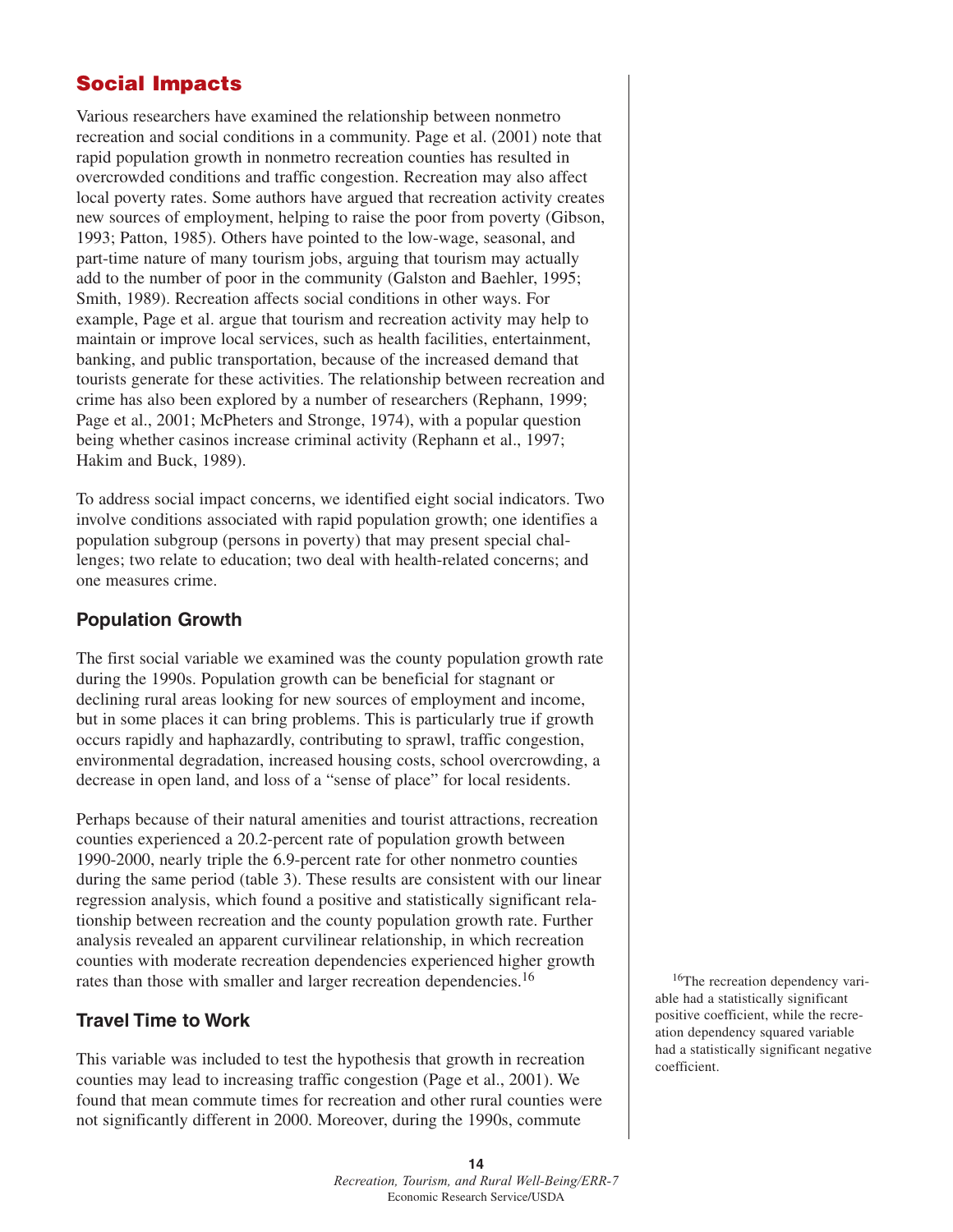#### Table 3 **Social conditions in nonmetro recreation and other nonmetro counties**

|                          |            | Type of county    |
|--------------------------|------------|-------------------|
| Indicator                | Recreation | Other<br>nonmetro |
| Population growth        |            | Percent           |
| 1990-2000                | 20.2       | 6.9               |
| Mean travel time to work |            | <b>Minutes</b>    |
| in 2000                  | 22.7       | 23.0              |
| Change 1990-2000         | 4.4        | 4.3               |
| Poverty rate             |            | Percent           |
| in 1999                  | 13.2       | 15.7              |
|                          |            | Percentage points |
| Change 1989-1999         | $-2.6$     | $-3.1$            |
| Residents without a      |            | Percent           |
| high school diploma      |            |                   |
| in 2000                  | 18.4       | 25.0              |
|                          |            | Percentage points |
| Change 1990-2000         | $-7.4$     | $-8.4$            |
| Residents with at least  |            | Percent           |
| a bachelor's degree      |            |                   |
| in 2000                  | 19.2       | 13.6              |
|                          |            | Percentage points |
| Change 1990-2000         | 4.0        | 2.4               |
| Physicians               |            | Number            |
| per 100,000 residents    |            |                   |
| in 2003                  | 123.0      | 83.4              |
| Age-adjusted deaths      |            |                   |
| per 100,000 residents    |            |                   |
| in 2003                  | 817.3      | 898.3             |
| Rate of serious crime    |            | Percent           |
| per 100 residents        |            |                   |
| in 1999                  | 2.8        | 2.4               |

Note: These are county averages (simple means).

Source: ERS calculations based on data from U.S. Bureau of the Census, U.S. Department of Commerce, Department of Health and Human Services, and the FBI.

times increased at roughly the same rate (4.4 percent for recreation counties vs. 4.3 percent for other rural counties). The regression analysis, however, revealed a significant negative relationship between recreation dependence and change in travel time to work during the 1990s. One explanation may be that expanded economic opportunities in recreation counties during the 1990s meant that residents had to travel shorter distances for jobs.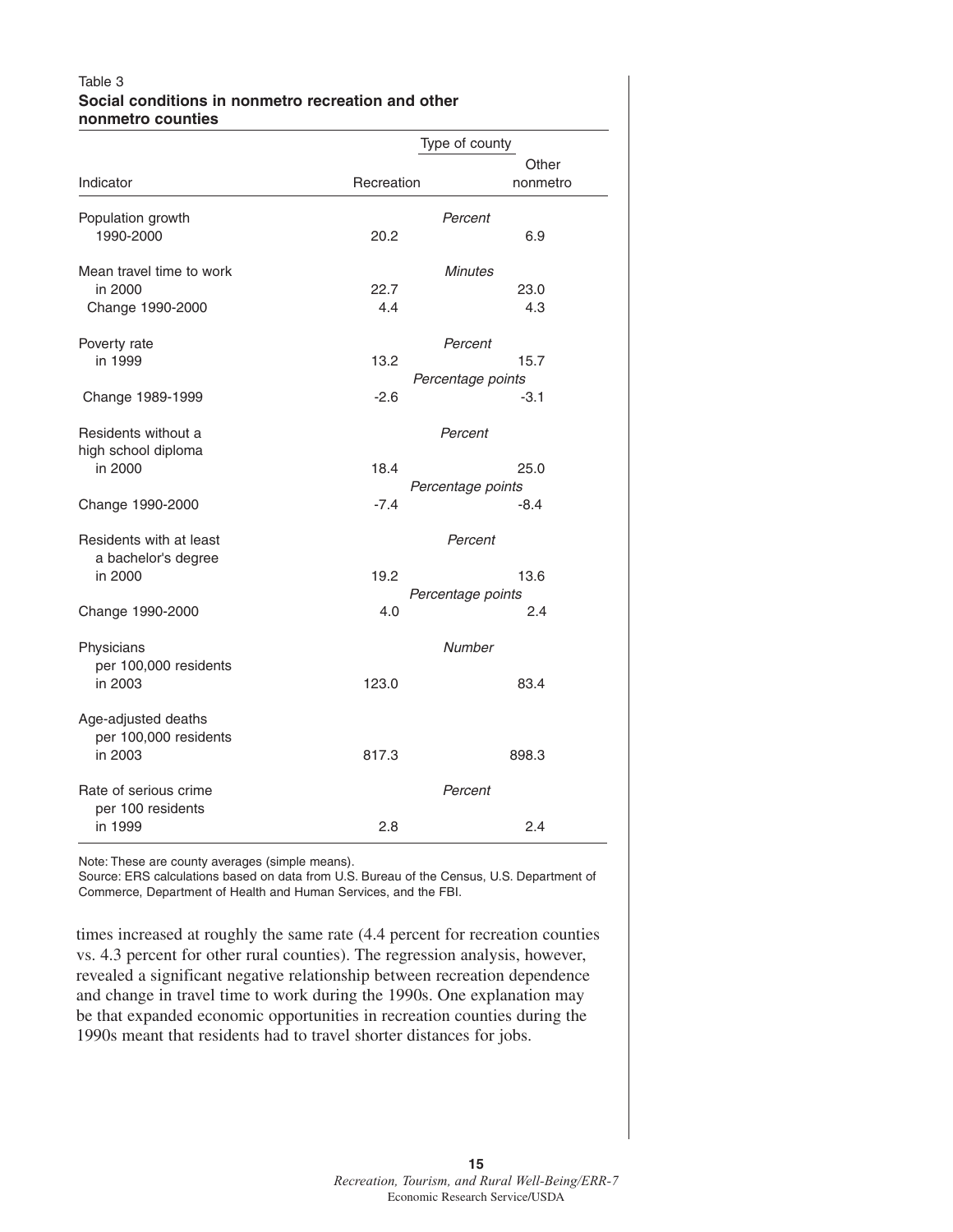## **Poverty Rate**

Poverty poses a problem for communities by increasing the costs of providing public services and contributing to crime rates, health problems, and neighborhood blight. Previous research has found that an expanding tourist industry is linked with a decreasing rate of poverty (Rosenfeld et al., 1989; John et al., 1988). Given that many recreation counties have attracted well-off retirees and that average income levels have risen in recreation counties, the counties might, on average, be expected to have fewer individuals living in poverty than other nonmetro counties. However, as noted earlier, some have argued that tourism, by expanding the number of lowpaying, part-time jobs, could increase the number of individuals living in poverty in these counties (Galston and Baehler, 1995; Smith, 1989).

We found that the poverty rate was substantially lower in recreation counties than in other rural counties. In 1999, 13.2 percent of all residents in recreation counties were living in poverty, compared with 15.7 percent in other nonmetro counties. Mirroring the national trend of declining poverty rates during the 1990s, the proportion of residents living in poverty during the decade declined (at approximately the same rate) in both recreation and other rural counties.<sup>17</sup> Our regression analysis also found a significantly negative relationship between recreation and the poverty rate.<sup>18</sup> In addition, the regression analysis found a statistically significant negative relationship between recreation and the change in the poverty rate.

#### **Educational Attainment**

Previous research has identified the central role that education plays in rural poverty (McGranahan, 2000). Education is important, not only because it contributes to the economy, but also because it can affect the quality of life in rural communities and can help raise people out of poverty. Nonmetro areas with lower levels of education tend to be poorer and offer fewer economic opportunities for their residents. Migration (movement to another area) tends to increase with higher levels of education (Basker, 2002; Greenwood, 1993; Greenwood, 1975). Hence, recreation counties, which have had many in-migrants in recent years, may be expected to have higher levels of educational attainment than other nonmetro counties. English et al. (2000) found rural tourism to be associated with higher levels of educational attainment. We examined educational attainment at two levels: high school and college.

Our results show that residents in recreation counties have higher levels of education than other nonmetro residents (fig. 5). Recreation counties have both a smaller share of residents 25 years or older without a high school education, and a higher share of those with at least a bachelor's degree, than residents of other nonmetro counties. In 2000, 18.4 percent of residents age 25 or older in recreation counties did not have a high school diploma, compared with 25 percent in other nonmetro counties. For the same year, 19.2 percent of recreation county residents age 25 or older had a 4-year college degree or higher, compared with 13.6 percent in other nonmetro counties. During the 1990s, educational attainment on both measures improved in recreation as well as other nonmetro counties. These findings

17Both recreation and other rural counties had rates of poverty in 1999 higher than the 11.8 percent of metro counties.

18English et al. (2000) found no such relationship.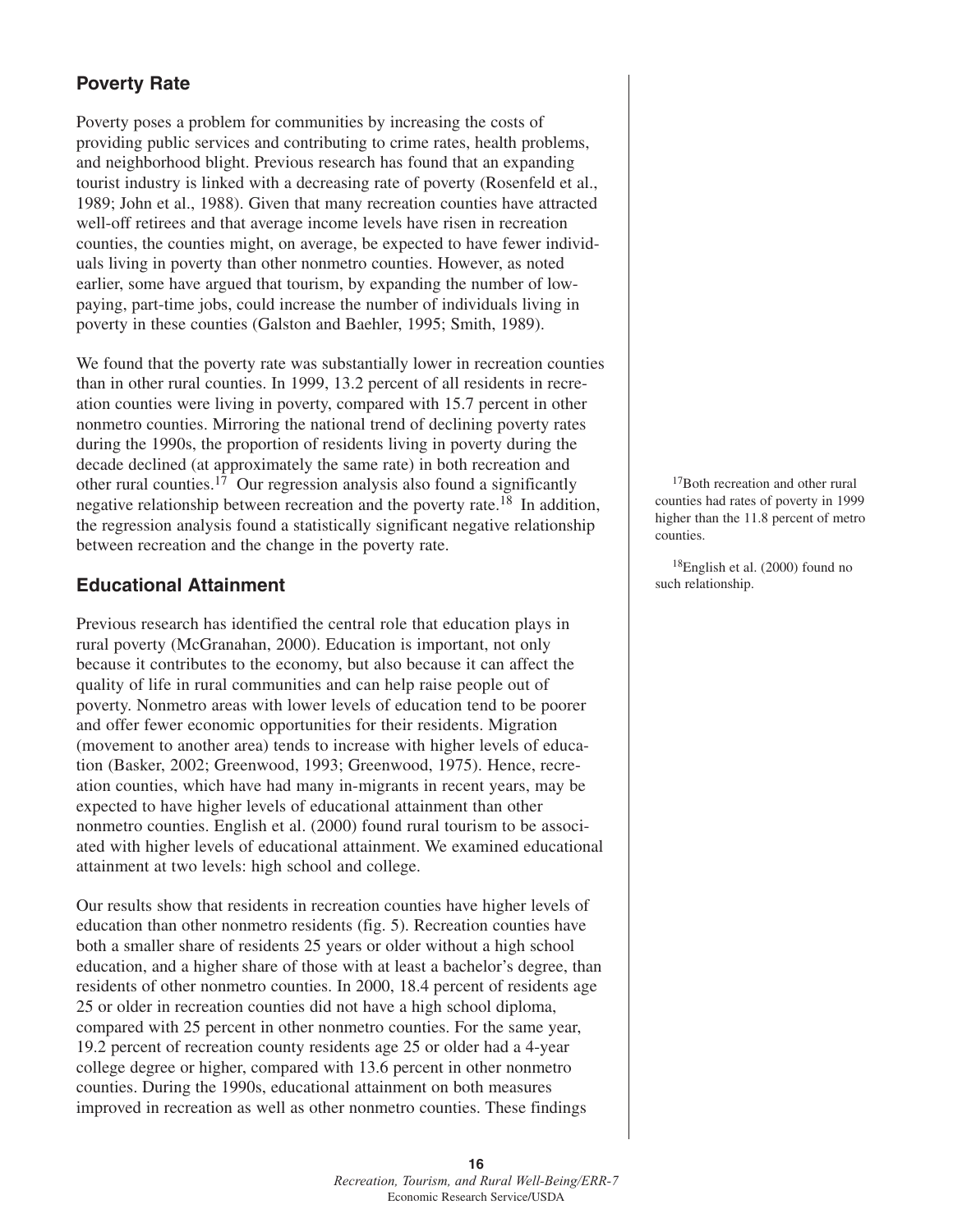### Figure 5 **Educational attainment in recreation and nonrecreation counties, 2000** *Recreation counties have significantly higher levels of educational attainment* Percent



Source: Calculated by ERS using data from U.S. Census Bureau, Department of Commerce.

are supported by our regression analysis, which found that recreation had a significant negative correlation with the share of residents without a high school diploma and a significant positive correlation with the share of residents with a bachelor's degree or higher. In addition, a statistically significant relationship was found between recreation and an increase in the share of college-educated residents during the 1990s. However, the change in the share of high school graduates during the 1990s, although positive, was not significantly related to recreation.

## **Health Measures**

Health is important for quality of life. In some recreation counties, many individuals moving in are retirees who demand more from health services than younger people; this could result in improved health services in these places. Many recreation counties are in pristine locations with clean air and water, which might also lead to better overall health. In addition, residents in recreation areas are probably more likely to be involved in outdoor activities than individuals in other nonmetro areas, which may also promote better overall health.

Our indicators of local health conditions—the number of physicians available and the age-adjusted mortality rate—support the view that recreation county residents have better health and health services than other nonmetro residents. In 2003, recreation counties had 123 physicians per 100,000 residents, compared with 83.4 per 100,000 residents in other nonmetro counties. The analysis also shows that the age-adjusted death rate (computed as a 3 year average) was almost 10 percent lower in recreation than in other nonmetro counties.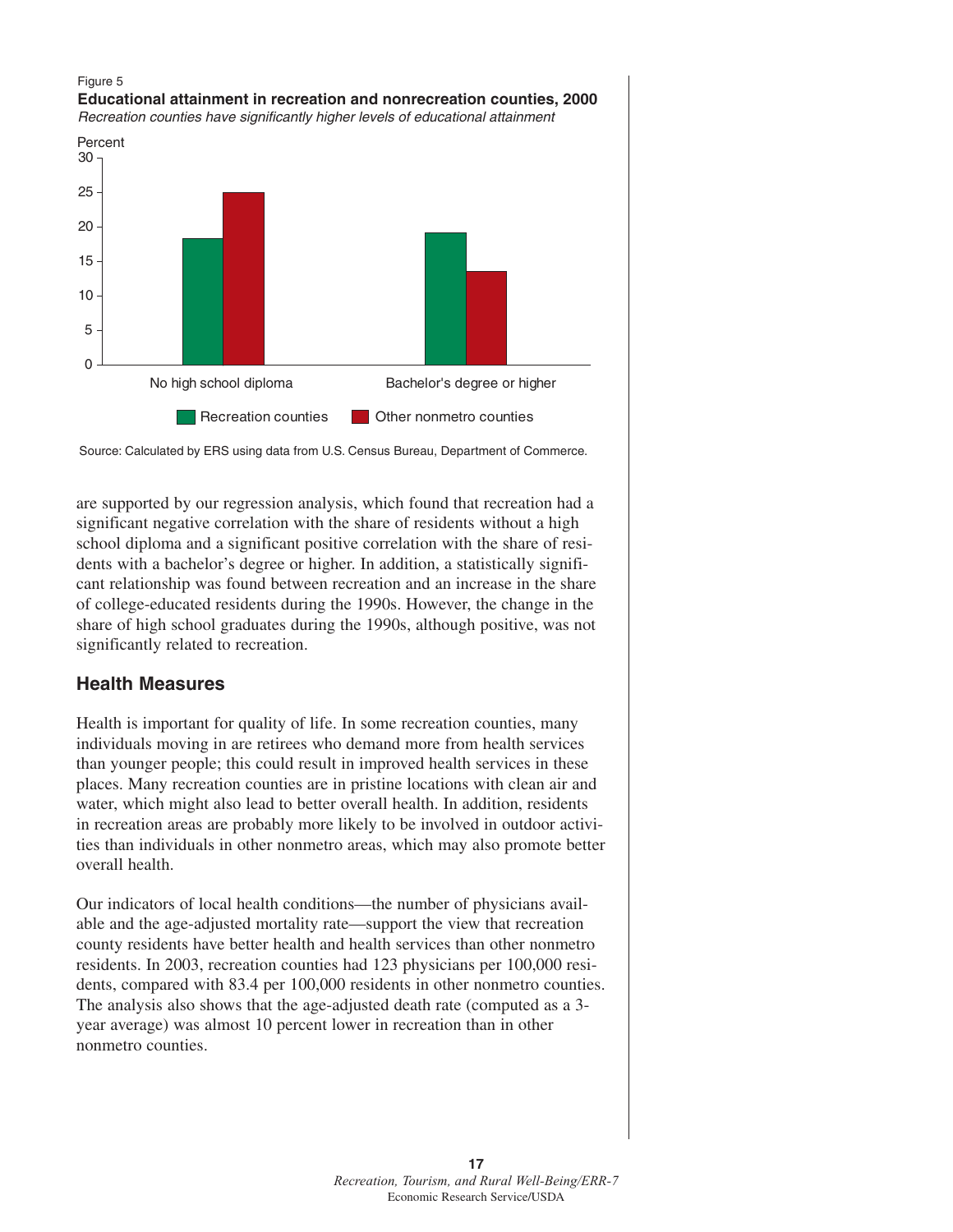Our regression results show that recreation had a significantly negative correlation with the age-adjusted death rate. However, the relationship between recreation and the number of physicians, although positive, was statistically insignificant.

## **Crime Rate**

Many researchers have looked at the link between recreation activity and crime (Page et al., 2001; Rephann, 1999; McPheters and Stronge, 1974). Some types of recreation counties attract criminals who prey on tourists inseason and rob unoccupied houses during the off-season. Also, some lowincome residents of these counties may commit crimes of opportunity, taking advantage of the influx of well-off outsiders. Some researchers have argued that crime may be particularly associated with casinos (Rephann et al., 1997; Hakim and Buck, 1989).

The results of our analysis indicate that recreation counties had nearly a 17 percent higher rate of serious crime (murder and non-negligent manslaughter, forcible rape, robbery, and aggravated assault) than other nonmetro counties. In 1999, the overall rate of serious crime in recreation counties was 2.8 incidents per 100 residents, compared with 2.4 incidents per 100 residents in other nonmetro counties, a statistically significant difference. These results are consistent with our regression analysis, which found that a significantly positive relationship exists between recreation and the crime rate.

However, the meaning of this finding is not clear because the crime rate is a biased measure in recreation areas, due to the fact that crimes committed against tourists and seasonal residents are included in the total number of crimes (the numerator of the crime rate), while tourists and seasonal residents are not included in the base number of residents (the denominator of the crime rate). So the crime rate is expected to be higher in recreation areas, even if residents of these areas are not more likely to be crime victims than residents of other rural areas.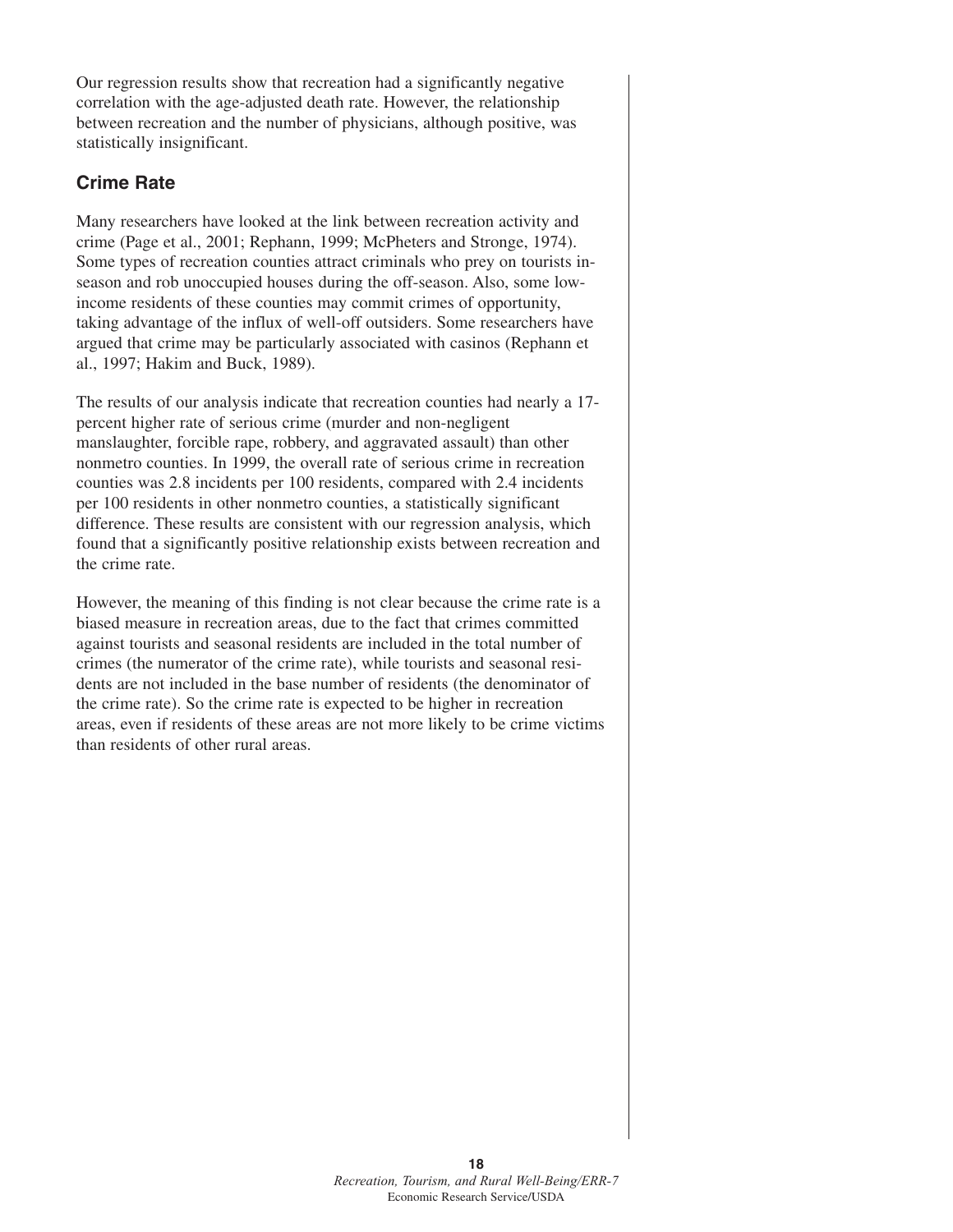## **Variations by Type of Recreation County**

As noted, Johnson and Beale (2002) categorized each recreation county as belonging to 1 of 11 mutually exclusive recreational groupings, a classification that provides greater insight into the recreational component of each county (figs. 6 and 7). The single most common category is the Midwest Lake and Second Home, accounting for 70 counties and overwhelmingly concentrated in central and northern Michigan, Minnesota, and Wisconsin (table 4). The Northeast Mountain, Lake, and Second Home group, a closely related category, is mainly concentrated in northern New England (Maine, New Hampshire, and Vermont) and in portions of New York and Pennsylvania. Together, these two similar categories account for more than a quarter of all recreation counties. Both categories are relatively prosperous: Northeast counties had the highest level of earnings per job among all recreation types, and the Midwest category experienced sharp increases in household income during the 1990s (table 5). Both regions had rates of poverty among the lowest of all recreation categories (table 6).

Although almost every type of recreation county registered at least doubledigit population growth during the 1990s (the exception being the Northeast Mountain, Lake, and Second Home), Ski Resort counties grew the fastest (increasing 38 percent), continuing a trend from the 1980s. Other recreation categories in the West (West Mountain and Other Mountain) also experienced rapid population growth. Ski Resort counties stand out in other ways,

#### Figure 6 **Nonmetropolitian recreation categories by type (part 1), 2002**



Note: Excludes counties in Alaska and Hawaii.

Source: Adapted from Kenneth M. Johnson and Calvin L. Beale, 2002. "Nonmetro Recreation Counties: Their Identification and Rapid Growth," *Rural America*, Vol. 17, No. 4:12-19.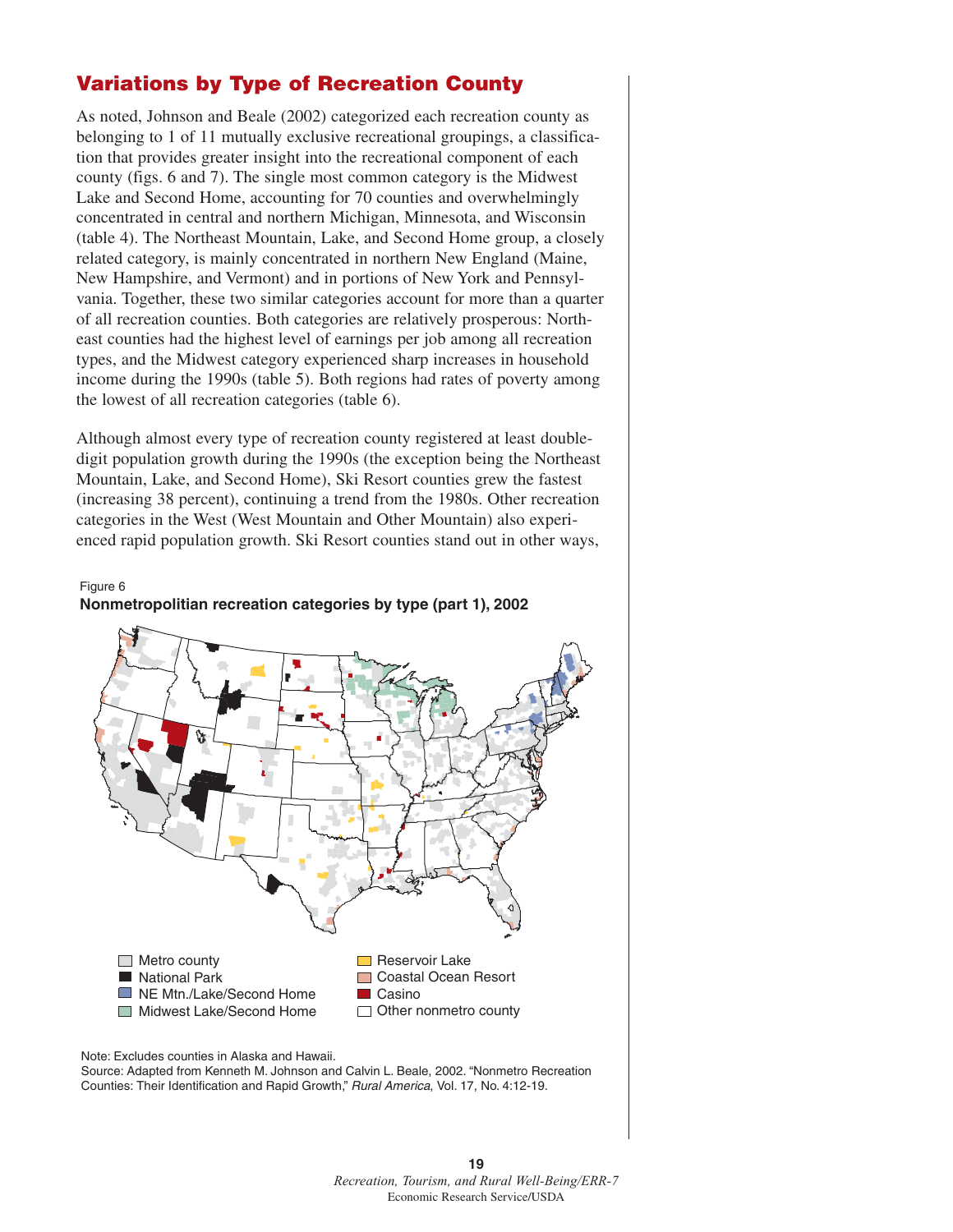#### Figure 7 **Nonmetropolitian recreation categories by type (part 2), 2002**



Note: Excludes counties in Alaska and Hawaii.

Source: Adapted from Kenneth M. Johnson and Calvin L. Beale, 2002. "Nonmetro Recreation Counties: Their Identification and Rapid Growth," *Rural America*, Vol. 17, No. 4:12-19.

measuring substantially higher than other recreation counties on a number of economic variables, including ratio of employment to population, earnings per job, earnings per worker, per capita income, and median household income. Ski Resorts also had the lowest poverty rate among all recreation categories, but had substantially higher housing costs—nearly 40 percent higher than the average for other nonmetro counties—which grew rapidly during the 1990s. Ski Resort counties also stand out in terms of social indicators, having the highest levels of educational attainment, the largest number of doctors, the lowest death rates, and the highest rate of crime among all recreation categories.

In contrast, Reservoir Lake counties and South Appalachian Mountain Resort counties are among the most economically challenged recreation county types. Reservoir Lake counties, which are mainly located in the Midwest and Great Plains regions, and South Appalachian Mountain Resort counties—in the upland areas of Georgia, North Carolina, Virginia, West Virginia, and Maryland—have among the lowest earnings per worker and lowest median household income levels. They also have among the lowest rents. Both of these regions have among the lowest levels of educational attainment. Further, they have higher-than-average age-adjusted death rates, but relatively low crime rates. The South Appalachian Mountain Resort category also has a significantly longer commute than other other nonmetro counties, possibly a reflection of its mountainous topography.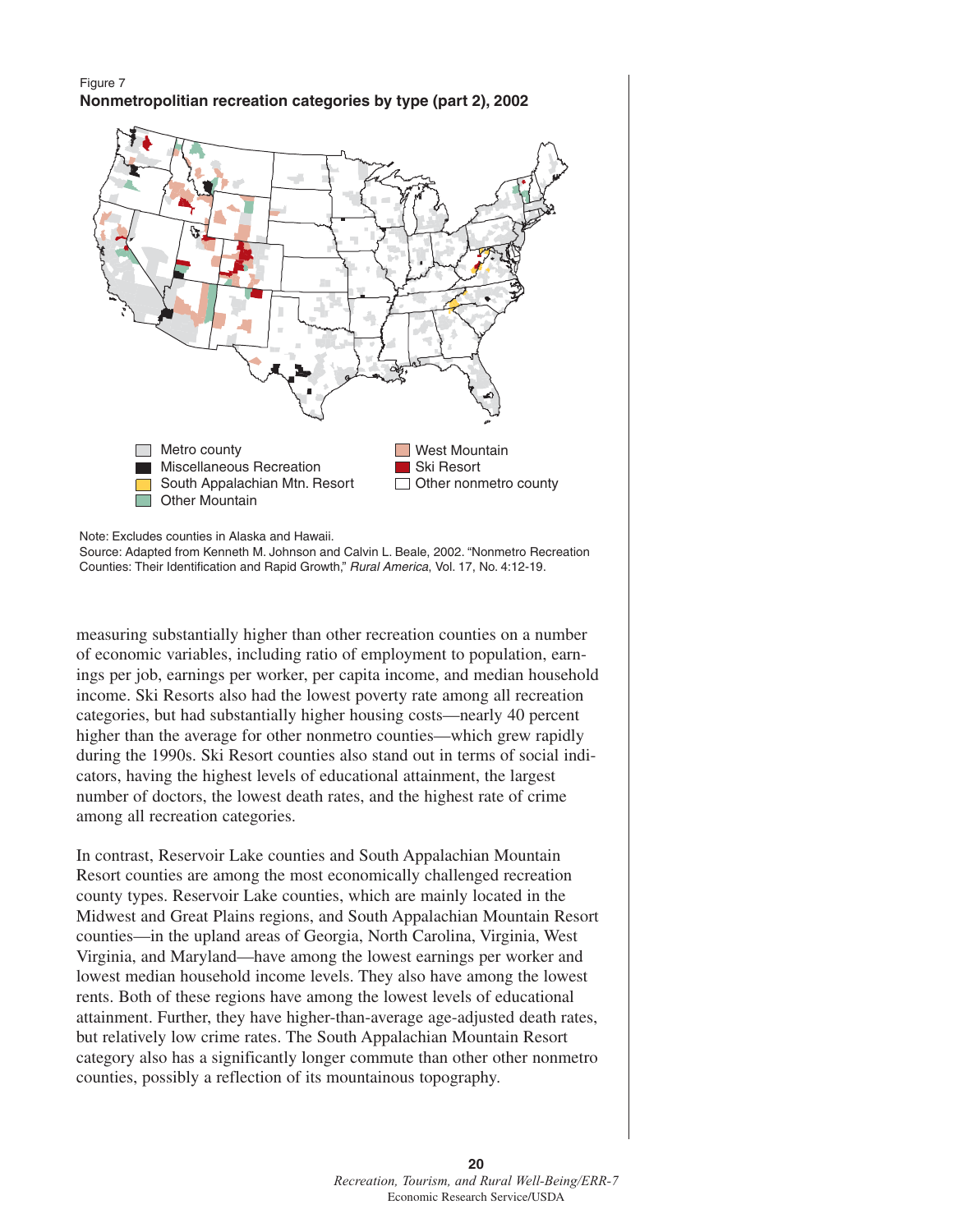| Table 4                                                     |                       |
|-------------------------------------------------------------|-----------------------|
| <b>Recreation county categories</b>                         |                       |
| Recreation category                                         | Number of<br>counties |
| Midwest Lake and Second Home                                | 70                    |
| Northeast Mountain, Lake,<br>and Second Home                | 19                    |
| <b>Coastal Ocean Resort</b>                                 | 35                    |
| Reservoir Lake                                              | 27                    |
| Ski Resort                                                  | 20                    |
| Other Mountain (with Ski Resorts)                           | 17                    |
| West Mountain (excluding Ski Resorts<br>and National Parks) | 46                    |
| South Appalachian Mountain Resort                           | 17                    |
| Casino                                                      | 21                    |
| <b>National Park</b>                                        | 18                    |
| Miscellaneous                                               | 21                    |
| Total                                                       | 311                   |

Source: Kenneth M. Johnson and Calvin L. Beale, "Nonmetro Recreation Counties: Their Identification and Rapid Growth," Rural America, Vol. 17, No. 4, 2002:12-19.

Casino counties also have relatively low levels of economic development, with the highest rate of poverty—over 40 percent higher than for all recreation counties—as well as below-average levels of per capita income, median household income, and earnings per worker. Still, during the 1990s, Casino counties, which are mainly located in the Upper Midwest, the Dakotas, the Mississippi Delta region, and Nevada, collectively had sharp employment growth (a third faster than the average for all recreation counties). Casino counties, which benefited from the establishment of gambling on Native American reservations during the 1990s, had a lower level of educational attainment, fewer physicians, a higher-than-average ageadjusted death rate, and a significantly higher rate of crime than most other recreation counties.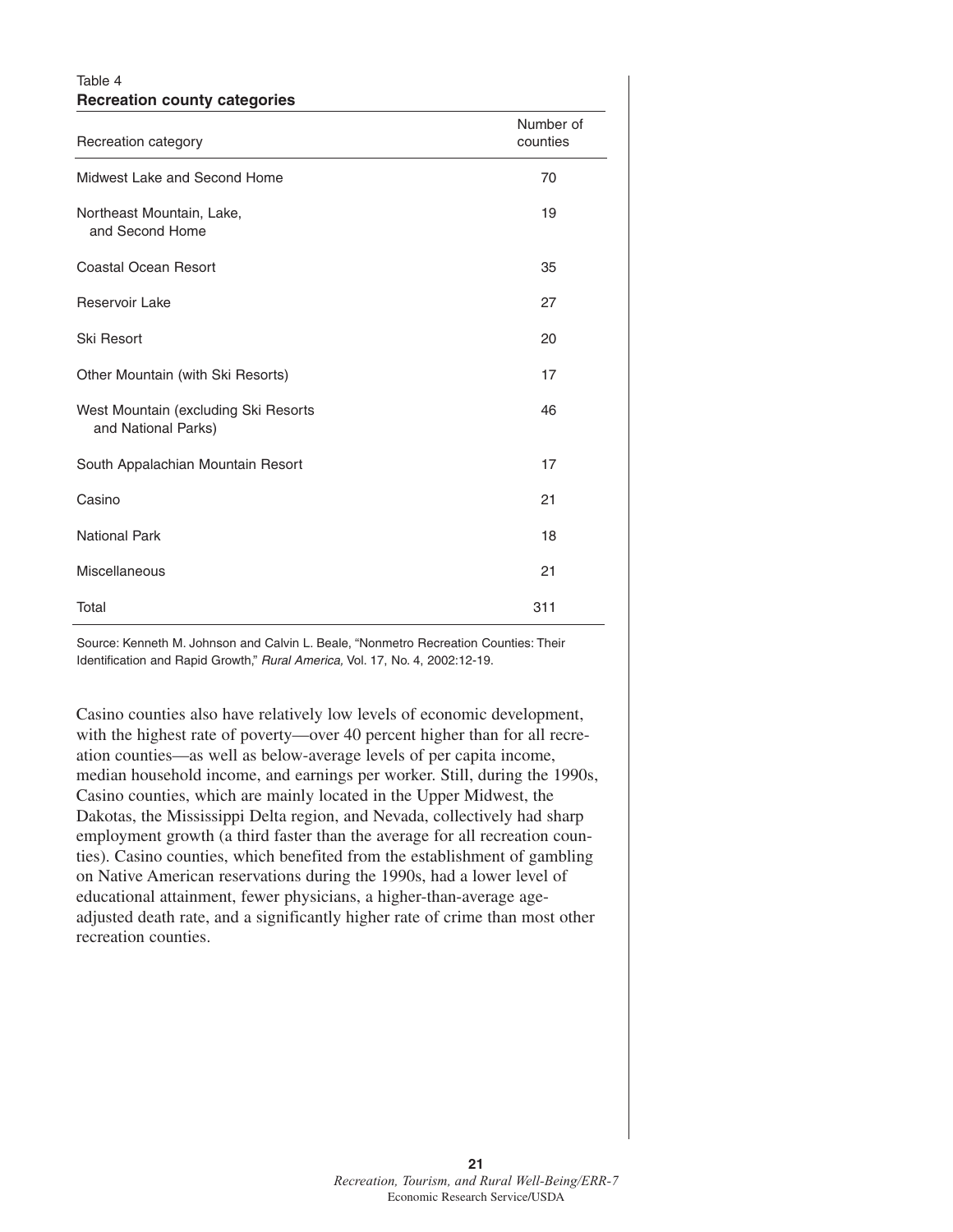| Economic conditions and trends by type of recreation county<br>Table 5                 |                         |                          |                     |                           |                                        |                                        |                                       |                                    |                            |                           |                             |                        |                        |
|----------------------------------------------------------------------------------------|-------------------------|--------------------------|---------------------|---------------------------|----------------------------------------|----------------------------------------|---------------------------------------|------------------------------------|----------------------------|---------------------------|-----------------------------|------------------------|------------------------|
| Indicator                                                                              | Casino                  | Resort<br>Ocean          | Reservoir<br>Lake   | Home<br>Lake<br><b>MW</b> | <b>MT/LK</b><br>Home<br>$\frac{11}{2}$ | Nat.<br>Park                           | West<br>Σ                             | Resort<br>Ski                      | Other<br>ļΣ                | AP MT<br>Resort<br>South  | Misc.<br>Rec.               | total<br>Rec.          | Non-<br>total<br>rec.  |
| growth 1990-2000<br>Employment                                                         | $31.7*$                 | $19.2*$                  | 24.9*               | $23.3*$                   | 3.5                                    | Percent<br>19.0*                       | $25.0*$                               | $35.3*$                            | 26.0*                      | $18.7*$                   | 29.2*                       | $23.7*$                | $9.\overline{8}$       |
| Employment/population<br>Ages 65 and over<br>ratio in 2000<br>Ages 16-24<br>Ages 25-64 | $16.0*$<br>70.4<br>66.0 | 67.5<br>13.8<br>69.9     | 6<br>6 7 3<br>6 7 9 | $10.0*$<br>69.4<br>67.3   | 88.1<br>72.1<br>11.6                   | 66.3<br>69.9<br>15.3                   | $15.5*$<br>66.5<br>69.7               | $\frac{74.3}{77.4}$<br>$19.3*$     | 70.6<br>13.5<br>67.2       | 69.4<br>11.1*<br>66.1     | 71.8<br>68.1                | 70.3<br>13.6<br>67.4   | $70.3$<br>13.4<br>66.7 |
| Ages 65 and over<br>Change 1990-2000<br>Ages 16-24<br>Ages 25-64                       | 0 N N<br>0 N<br>0 N     | $-1.4*$<br>$-1.4$<br>1.6 | $0.62$<br>$0.62$    | 7<br>20<br>20<br>20<br>20 | $\frac{10}{11}$<br>$0.\overline{8}$    | Percentage points<br>0.9<br>0.5<br>0.7 | $\overline{0}$ .<br>$-0.0$<br>0.5     | $0.4$<br>$0.0$<br>$0.\overline{8}$ | 5<br>0<br>0<br>0<br>0<br>0 | $0.7$<br>$-0.7$<br>$-1.3$ | $\frac{1}{9}$ 0.9<br>$-0.7$ | $7.770$<br>0.0 10      | 0.0<br>$-0.3$<br>1.4   |
| Change 1990-2000<br>Earnings per job<br>in 2000                                        | 6,748<br>24,372         | 23,698<br>5,761          | 19,630*<br>4,264    | 22,710<br>5,359           | 25,255*<br>5,100                       | 4,383<br>21,233                        | 20,058*<br>$3,487*$<br><b>Dollars</b> | 7,394*<br>24,294                   | 5,342<br>23,560            | 5,848<br>22,412           | 4,887<br>20,604             | 5,340<br>22,334        | 5,140<br>22,780        |
| Earnings per worker<br>in 1999                                                         | 28,249                  | $31,905*$                | 27,033              | $29,314*$                 | 28,968*                                | 28,346                                 | $28,618*$                             | 34,992*                            | $30,391*$                  | 28,596                    | 30,089*                     | 29,593*                | 27,445                 |
| Change1990-2000<br>Income per capita<br>in 2000                                        | 21,865<br>7,457         | 26,628*<br>$8,813*$      | 20,002<br>5,802*    | 21,485<br>7,243*          | 7,566*<br>23,718*                      | 7,363<br>21,891                        | 20,717<br>5,704                       | 29,552*<br>11,080*                 | 22,898*<br>7,323           | 7,834*<br>21,895          | 24,215*<br>$8,419*$         | 22,810*<br>$7,471*$    | 6,564<br>20,727        |
| Change 1989-1999<br>Median household<br>income in 1999                                 | 33,325<br>11,477        | $11,475*$<br>37,239*     | 29,635*<br>10,280   | $13,495*$<br>34,896*      | $9,411*$<br>34,447*                    | 33,215<br>11,231                       | 33,905*<br>11,146                     | 44,521*<br>$16,220*$               | $11,630*$<br>36,128*       | 32,843<br>11,244          | $11,677*$<br>36,396*        | $35,001*$<br>$11,952*$ | 31,812<br>10,531       |
| Median monthly rent<br>Change 1990-2000<br>in 2000                                     | 440*<br>115             | 556*<br>$140*$           | 110<br>4<br>88      | $421*$<br>111             | 460*<br>$65*$                          | 445*<br>126                            | 473*<br>$151*$                        | 660*<br>$228*$                     | 535*<br>$142*$             | $431*$<br>$129*$          | 488*<br>150*                | 474*<br>134            | 384<br>104             |
| Note: These are county averages (simple means).                                        |                         |                          |                     |                           |                                        |                                        |                                       |                                    |                            |                           |                             |                        |                        |

nvoco mood avonity avonagos (empre modus).<br>MW=Midwest; NE=Northeast; MT=Mountain; LK=Lake; Nat.=National; AP= Appalachian; Misc.=Miscellaneous; Rec.=Recreation. MW=Midwest; NE=Northeast; MT=Mountain; LK=Lake; Nat.=National; AP= Appalachian; Misc.=Miscellaneous; Rec.=Recreation.

\*Significantly different from nonrecreation county mean at 5-percent error level.

\*Significantly different from nonrecreation county mean at 5-percent error level.<br>Source: ERS calculations based on data from U.S. Census Bureau and Bureau of Economic Analysis, U.S. Department of Commerce, and Bureau of L Source: ERS calculations based on data from U.S. Census Bureau and Bureau of Economic Analysis, U.S. Department of Commerce, and Bureau of Labor Statistics, U.S. Department of Labor. Recreation types from Johnson and Beale (2002), USDA, Economic Research Service.

**22** *Recreation, Tourism, and Rural Well-Being/ERR-7* Economic Research Service/USDA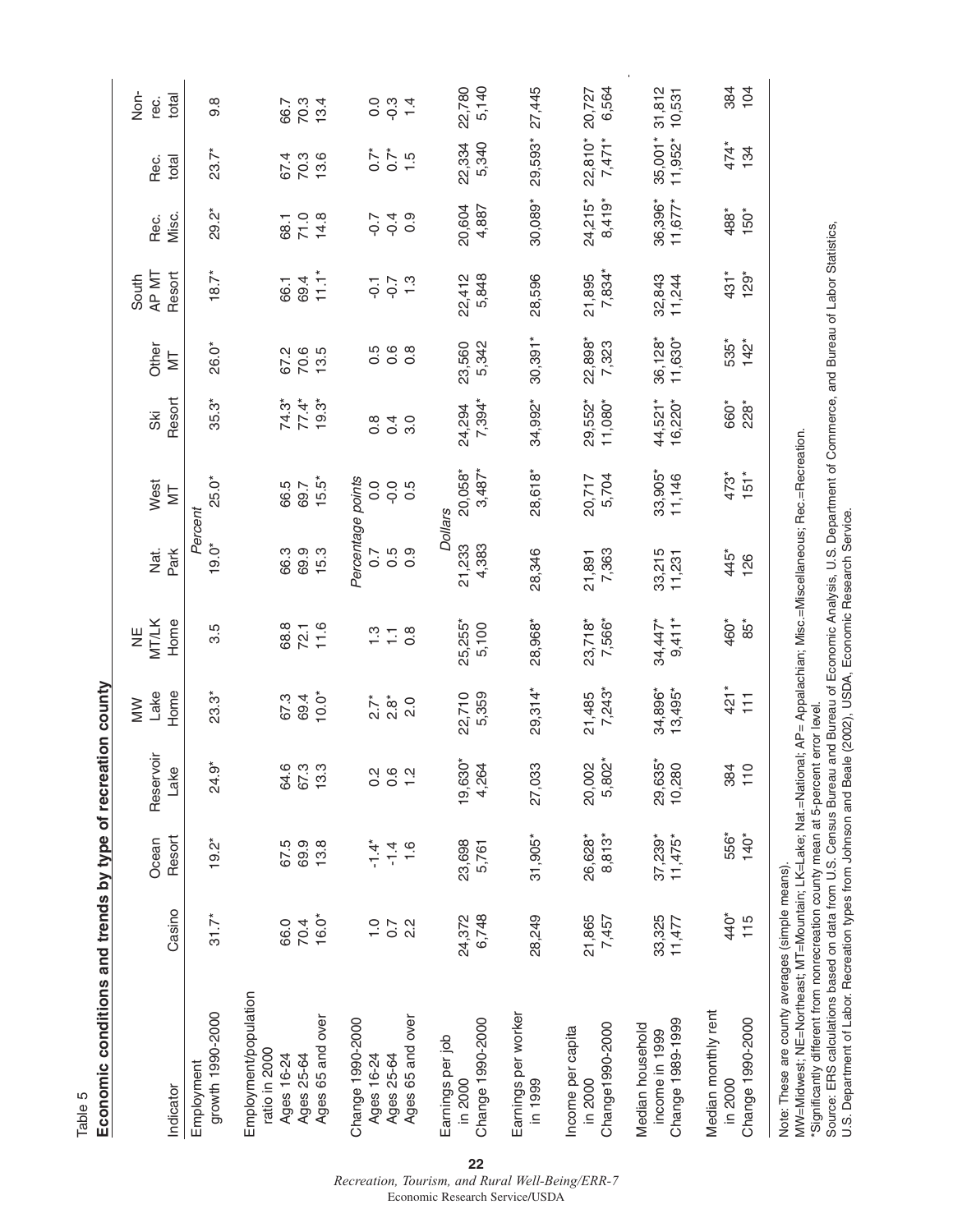| Social conditions and trends by type of recreation county<br>Table 6                                                                                                                                                                                                                                                                                                                                                            |                          |                     |                                             |                        |                           |                          |                                                                                                           |               |             |                          |                |                 |                       |
|---------------------------------------------------------------------------------------------------------------------------------------------------------------------------------------------------------------------------------------------------------------------------------------------------------------------------------------------------------------------------------------------------------------------------------|--------------------------|---------------------|---------------------------------------------|------------------------|---------------------------|--------------------------|-----------------------------------------------------------------------------------------------------------|---------------|-------------|--------------------------|----------------|-----------------|-----------------------|
| Indicator                                                                                                                                                                                                                                                                                                                                                                                                                       | Casino                   | Resort<br>Ocean     | Reservoir<br>Lake                           | Home<br>Lake<br>$\geq$ | <b>MT/LK</b><br>Home<br>쁮 | Nat.<br>Park             | West<br>Σ                                                                                                 | Resort<br>Ski | Other<br>Σh | Resort<br>AP MT<br>South | Misc.<br>Rec.  | Rec.<br>total   | Non-<br>total<br>rec. |
| Population growth<br>1990-2000                                                                                                                                                                                                                                                                                                                                                                                                  | $16.7*$                  | $18.8*$             | $\overset{*}{\textbf{a}}$<br>$\overline{5}$ | $15.8*$                | 5.8                       | $13.3*$                  | Percent<br>27.6*                                                                                          | 38.0*         | 24.9*       | $18.4*$                  | $23.3*$        | 20.2*           | 6.9                   |
| Mean travel time to work<br>Change 1990-2000<br>in 2000                                                                                                                                                                                                                                                                                                                                                                         | $\sum_{i=1}^{n}$<br>21.7 | 3.8<br>22.3         | 24.3<br>4.8                                 | $4.8*$<br>22.3         | 23.3<br>$\frac{8}{4}$     | $20.3*$<br>$\frac{1}{4}$ | Minutes<br>$5.1*$<br>23.1                                                                                 | 4.6<br>22.1   | 3.9<br>21.2 | 26.3*<br>5.3             | 23.5<br>3.6    | 4.4<br>22.7     | 4.3<br>23.0           |
| Poverty rate<br>in 1999                                                                                                                                                                                                                                                                                                                                                                                                         | $18.8*$                  | $12.4*$             | 15.2                                        | $10.7*$                | $12.0*$                   | 16.2                     | Percent<br>$14.0*$                                                                                        | $10.2*$       | 13.9        | $13.2*$                  | 13.3           | $13.2*$         | 15.7                  |
| Change 1989-1999                                                                                                                                                                                                                                                                                                                                                                                                                | $-4.3$                   | $-1.6$ <sup>*</sup> | $-2.9$                                      | $-4.4*$                | $O.0^*$                   | $-4.4$                   | Percentage points<br>$-1.3*$                                                                              | $-1.6*$       | $-1.5*$     | $-2.6$                   | $\overline{2}$ | $-2.6$          | $\overline{3}$ .      |
| school diploma in 2000<br>Residents without high                                                                                                                                                                                                                                                                                                                                                                                | $21.2*$                  | $19.0*$             | 23.6                                        | $18.0*$                | $18.7*$                   | $17.7*$                  | $16.1*$<br>Percent                                                                                        | $11.8*$       | $14.5*$     | 24.7                     | $19.8*$        | $18.4*$         | 25.0                  |
| Change 1990-2000                                                                                                                                                                                                                                                                                                                                                                                                                | $-7.3$                   | $-6.9*$             | $-9.4*$                                     | $-8.9$                 | $-6.3*$                   | $-6.8$                   | Percentage points<br>$-5.9*$                                                                              | $-3.5^*$      | $-5.6*$     | $-10.8*$                 | $-7.4$         | $-7.4$          | $-8.4$                |
| Residents with at least<br>a B.A. degree in 2000                                                                                                                                                                                                                                                                                                                                                                                | $16.2*$                  | $22.5*$             | 13.3                                        | $14.9*$                | $17.7*$                   | $20.9*$                  | Percent<br>$20.5*$                                                                                        | $33.2*$       | 24.3*       | $17.0*$                  | $19.6*$        | $19.2*$         | 13.6                  |
| Change 1990-2000                                                                                                                                                                                                                                                                                                                                                                                                                | 2.7                      | $4.7*$              | $\frac{8}{2}$                               | $3.4*$                 | 2.7                       | $4.2*$                   | Percentage points<br>$4.5*$                                                                               | 6.5*          | $4.8*$      | $3.4^*$                  | $4.2*$         | 4.0             | 2.4                   |
| Physicians per 100,000<br>residents in 2003                                                                                                                                                                                                                                                                                                                                                                                     | 78.0                     | 166.6*              | 52.8*                                       | 97.5                   | $181.9*$                  | 110.1                    | Number<br>$109.9*$                                                                                        | $192.0*$      | $190.7*$    | $149.7*$                 | 114.4          | $123.0*$        | 83.4                  |
| Age-adjusted death rate<br>per 100,000 residents<br>in 2000-02                                                                                                                                                                                                                                                                                                                                                                  | 955.6                    | 839.5*              | 858.8                                       | 829.7*                 | 869.0                     | 809.1*                   | 766.3*                                                                                                    | 661.7*        | 759.3*      | 869.7                    | $772.7*$       | 817.3*          | 898.3                 |
| per 100 residents in 1999<br>Rate of serious crime                                                                                                                                                                                                                                                                                                                                                                              | $3.2^*$                  | $3.2^*$             | 2.0                                         | 2.6                    | 2.6                       | 2.5                      | 2.6                                                                                                       | $3.8*$        | 3.0         | 2.0                      | $3.3^*$        | $\frac{8}{2.8}$ | 2.4                   |
| Source: ERS calculations based on data from U.S. Census Bureau and Bureau of Economic Analysis, U.S. Department of Commerce, and Bureau of Labor Statistics,<br>U.S. Department of Labor. Recreation types from Johnson and Beale (2002), USDA, Economic Research Service.<br>*Significantly different from non-recreation county mean at 5-percent error level.<br>Note: These are county averages (simple means). MW=Midwest; |                          |                     |                                             |                        |                           |                          | NE=Northeast; MT=Mountain; LK=Lake; Nat.=National; AP= Appalachian; Misc.=Miscellaneous; Rec.=Recreation. |               |             |                          |                |                 |                       |

**23** *Recreation, Tourism, and Rural Well-Being/ERR-7* Economic Research Service/USDA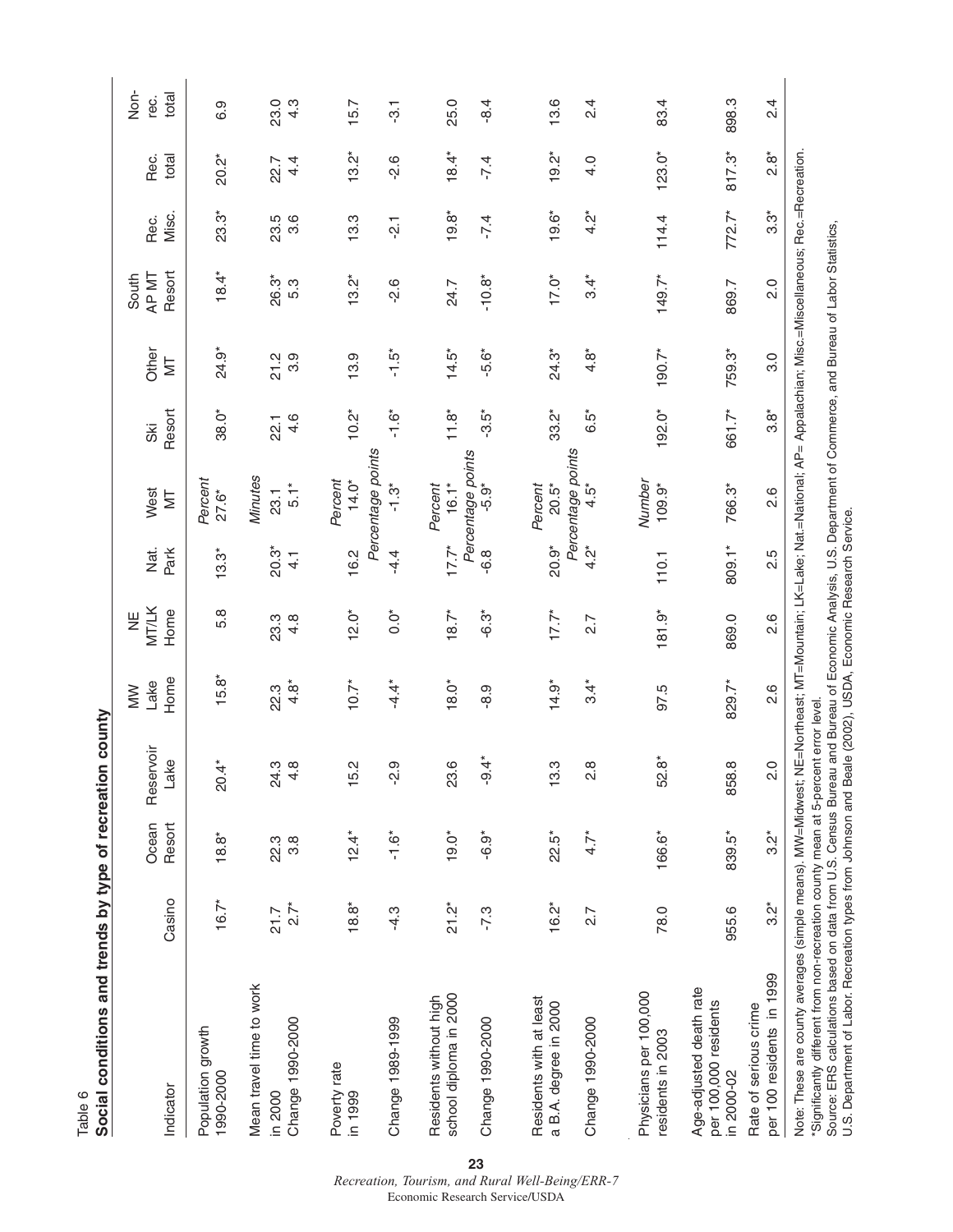## **Conclusions**

This study provides quantitative information on how tourism and recreation development affects socioeconomic conditions in rural areas. Specifically, we wanted to address economic issues related to employment, income, earnings, and cost of living, and social issues such as poverty, education, health, and crime. A summary follows of our main findings on the socioeconomic impacts of rural recreation and tourism development.

- **Employment.** Our regression analysis found a positive and statistically significant association between recreation dependency and the percentage of working-age population with jobs. We also found that, with the exception of the older (65 and over) population, recreation dependency positively affected the change in this employment measure during the 1990s.
- **Earnings.** We examined earnings per job and earnings per resident to measure the value of the jobs associated with rural recreation development. We found that the average earnings per job in recreation counties were not significantly different than in other nonmetro counties, and we found no direct (linear) relationship between local dependency on recreation and local earnings per job in our recreation counties. However, our regression analysis found a positive relationship between recreation and growth in earnings per job during the 1990s. Thus, the trend seems to favor the pay levels for jobs in these recreation counties.

These findings concern earnings of all who work in the county, including nonresidents. They report earnings per job, not per worker—an important distinction because workers may have more than one job, and the availability of second jobs (part-time and seasonal) may be greater in recreation counties than elsewhere. When we focused on total job earnings for residents of recreation counties, we found these earnings were significantly higher (\$2,000 more per worker) than for residents of other rural counties. The regression analysis also found a significant positive relationship between recreation and resident-worker earnings. So the earnings picture for recreation counties appears positive for the average resident.

- **Cost of living.** Our research suggests recreation development leads to higher living costs, at least with respect to housing. We found that the average rent was 23 percent higher in recreation counties, and it was positively and significantly associated with the degree of recreation dependency in our regression analysis. While this may reduce some of the economic advantages for residents of recreation counties, it does so only partially. Median household incomes, on average, were \$3,185 higher in recreation counties than in other rural counties. Annual costs associated with rent were \$1,080 higher in recreation counties, offsetting only about a third of the recreation county income advantage.
- **Growth strains.** We found recreation led to significantly higher rates of population growth. In theory, this can aggravate social problems, such as school crowding, housing shortages, pollution, and loss of identification with the community. The one growth-related social problem we addressed was road congestion. Examining the time it takes to commute to work, we found little evidence that congestion was pre-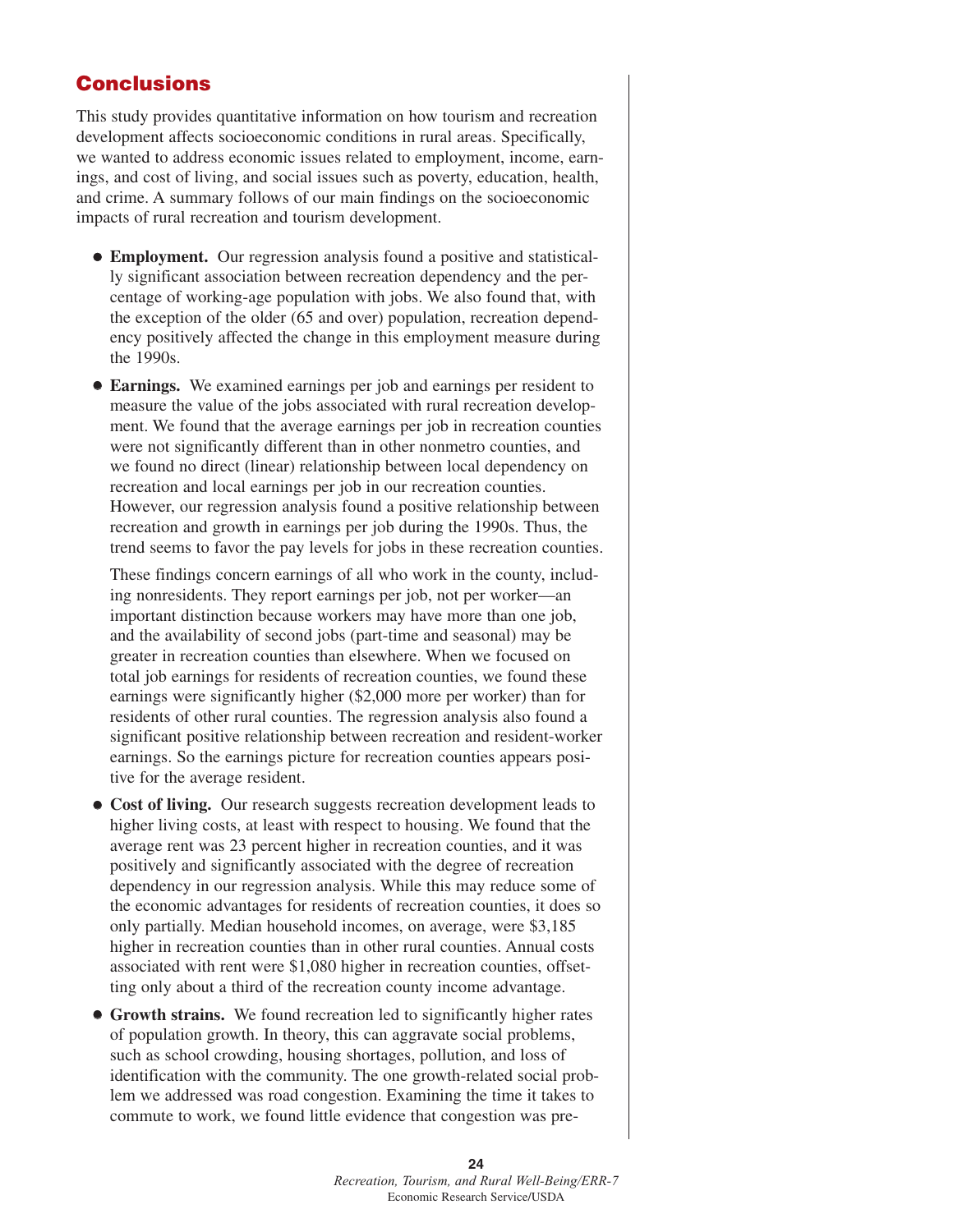senting undue problems for residents in recreation counties. Moreover, our regression analysis found that recreation was associated with smaller increases in average commute times in the 1990s than in other rural counties.

- **Poverty.** Another social problem that appeared to be reduced in recreation counties was poverty. Our regression analysis found recreation was associated with lower poverty rates and with larger declines in the poverty rate during the 1990s.
- **Crime.** There may be some cause for concern with regard to crime. We found crime rates (for serious crimes) were higher in recreation counties than in other rural counties, and our regression analysis also found a statistically significant positive relationship between crime rates and recreation dependency. However, crime statistics may be biased in recreation areas because crimes against tourists and seasonal residents are counted in the crime rate, while tourists and seasonal residents are not counted as part of the population base upon which the rate is calculated. Thus, even if people in recreation areas do not face a higher chance of becoming victims of crimes, the crime rates of these areas will appear higher than elsewhere. Nonetheless, one may still argue that recreation-related crime adds to the local cost of policing and incarcerating criminals, just as recreation-related traffic—even though it may not create congestion—adds to the cost of maintaining roads.
- **Education and health.** Our analysis found that recreation is associated with a more educated population, particularly with a higher percentage of college-educated people. We also found relatively good health conditions (measured by age-adjusted death rates) in recreation counties. This might be expected from the higher numbers of physicians per 100,000 residents that we found in recreation counties. However, our regression analysis did not find a statistically significant relationship between recreation dependence and the local supply of physicians. So some other explanation must be posited for the general good health in recreation counties, such as greater opportunities for physical exercise or residents who are more health-conscious.
- **Variations by county type.** Conditions vary significantly by recreation county type. For example, Ski Resort counties have among the wealthiest, best educated, and healthiest populations of all recreation county types. Ski Resort counties also have relatively high rates of crime. In contrast, Reservoir Lake counties and South Appalachian Mountain Resort counties have among the poorest and least educated residents of all recreation county types, along with relatively high ageadjusted death rates, but they have relatively low crime rates. Casino counties—which had among the highest rates of job growth and the largest absolute increases in earnings per job during the 1990s—also had among the highest rates of growth in employment per person for seniors, perhaps reflecting the greater need for jobs among those over age 65 in these relatively high-poverty communities.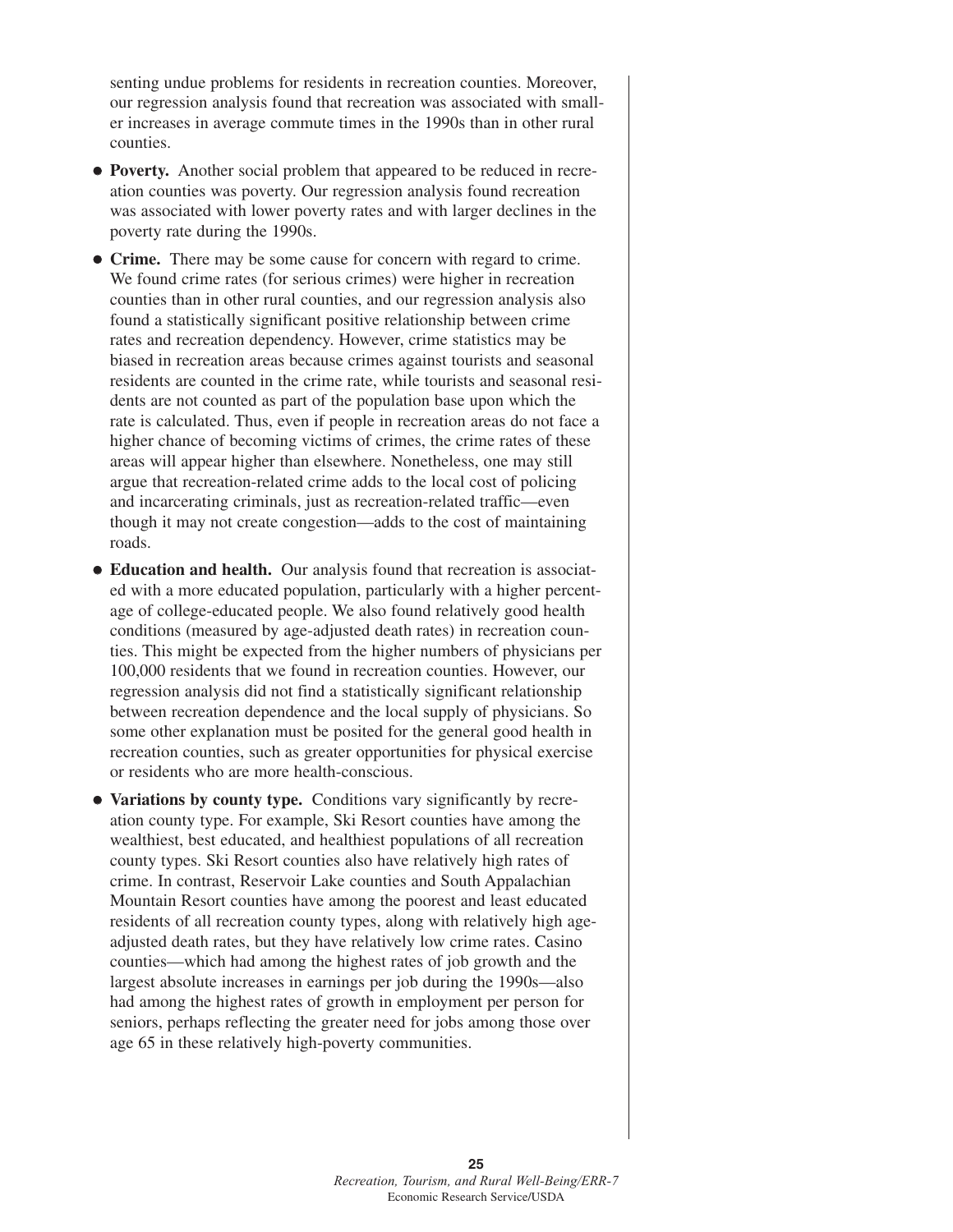## **Ideas for Future Research**

We focused mainly on conditions facing residents of mature rural recreation counties, that is, places that already have a substantial amount of recreation. Additional insights may come from expanding the analysis to include emerging recreation areas and neighboring places that may be affected by spillover impacts from recreation areas. Future research might also address issues related to specific population subgroups, such as low-paid workers, who may face more significant problems related to the high cost of housing in recreation areas. The analysis might also be expanded to examine recreation impacts on other aspects of community well-being, such as the environment, public services, institutions like churches and charitable foundations, and small business formation and entrepreneurial activity.

Our knowledge of rural recreation impacts might also benefit from different formulations of the regression model. For example, models could be finetuned to focus on individual indicators, or they could be estimated separately for individual regions and types of recreation areas. Feedback effects might be incorporated into the model—for example, recreation can lead to higher housing costs, which in turn can lead to reduced tourism and recreation development. More sophisticated models may be able to separate out these two effects. The models might also be examined over different time periods to test for cyclical effects and robustness over time.

Research might also measure the effects of specific State and local policies, along with other factors thought to affect the level of rural recreation and tourism (such as the availability of natural amenities and proximity and access to nonmetro areas). This might help State and local officials assess their potential for recreation and tourism development and identify strategies to further this development.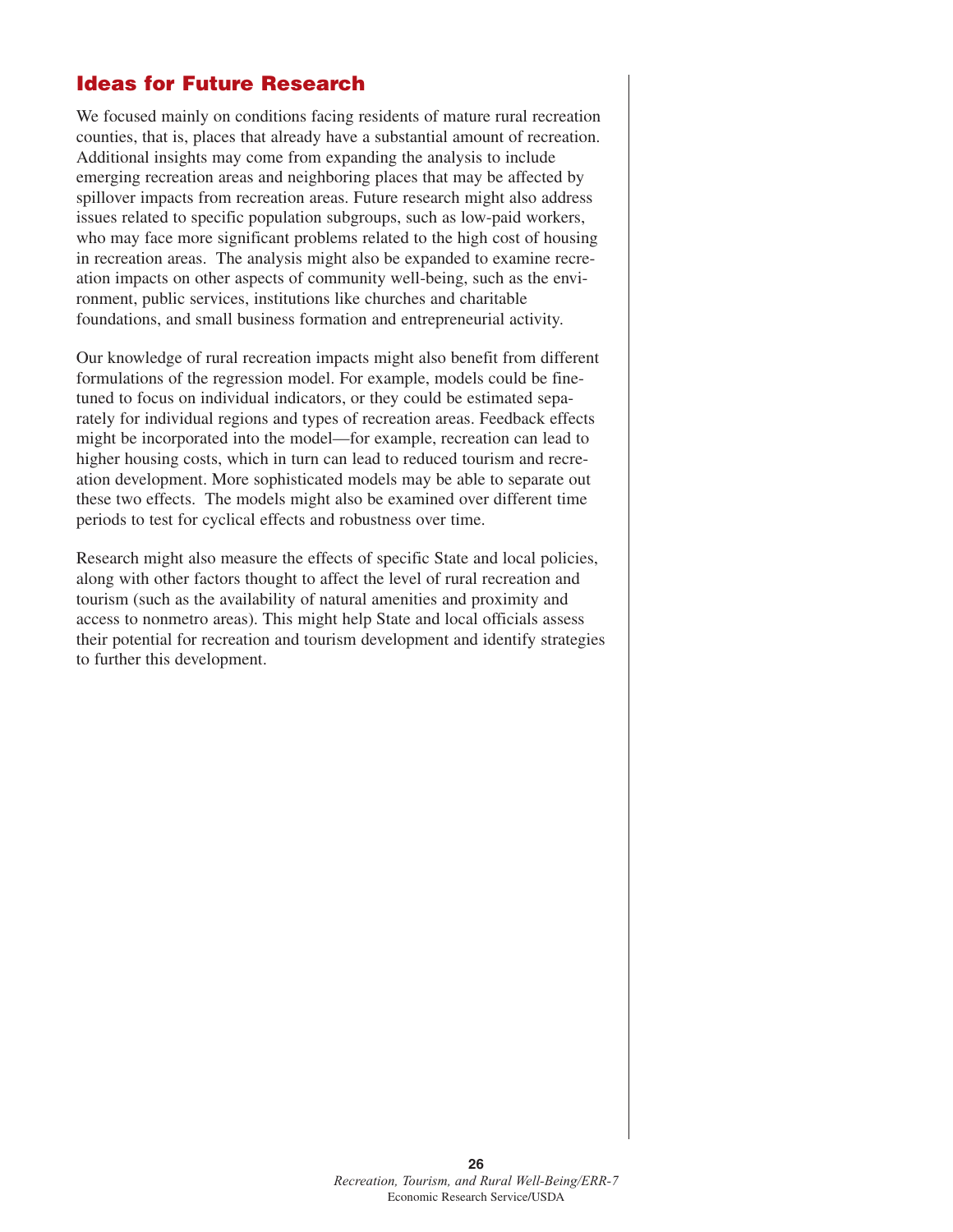## **References**

Basker, Emek. 2002. *Education, Job Search and Migration*. Working Paper No. WP 02-16, Department of Economics, University of Missouri-Columbia. September.

Beale, Calvin L., and Kenneth M. Johnson. 1998. "The Identification of Recreational Counties in Nonmetropolitan Areas of the USA," *Population Research and Policy Review*, Vol. 17:37-53.

Brown, Dennis M. 2002. "Rural Tourism: An Annotated Bibliography*."* Unpublished manuscript, available electronically at: www.nal.usda.gov/ric/ricpubs/rural\_tourism.html

Cook, Peggy J., and Karen L. Mizer. 1994. *The Revised ERS County Typology*. RDRR-89, U.S. Department of Agriculture, Economic Research Service.

Deller, Steven C., Tsung-Hsiu (Sue) Tsai, David W. Marcouiller, and Donald B.K. English. 2001. "The Role of Amenities and Quality of Life in Rural Economic Growth," *American Journal of Agricultural Economics*, Vol. 83, No. 2, May:352-65.

English, Donald B.K., David W. Marcouiller, and H. Ken Cordell. 2000. "Tourism Dependence in Rural America: Estimates and Effects," *Society & Natural Resources*, Vol. 13:185-202.

Galston, William A., and Karen J. Baehler. 1995. *Rural Development in the United States: Connecting Theory, Practice, and Possibilities*. Washington, DC: Island Press.

Gibson, Lay James. 1993. "The Potential for Tourism Development in Nonmetropolitan Areas," in David L. Barkley, ed., *Economic Adaptation: Alternatives for Nonmetropolitan Areas*, pp. 145-64. Boulder, CO: Westview Press.

Greenwood, Michael J. 1975. "Research on Internal Migration in the United States: A Survey," *Journal of Economic Literature*, Vol. 13, No. 2:397-433.

Greenwood, Michael J. 1993. "Migration: A Review," *Regional Studies*, Vol. 27, No. 4:295-383.

Hakim, Simon, and Andrew J. Buck. 1989. "Do Casinos Enhance Crime?" *Journal of Criminal Justice*, Vol. 17:409-16.

John, DeWitt, Sandra S. Batie, and Kim Norris. 1988. *A Brighter Future for Rural America?* Washington, DC: National Governors' Association, Center for Policy Research.

Johnson, Kenneth M., and Calvin L. Beale. 1994. "The Recent Revival of Widespread Population Growth in Nonmetropolitan Areas of the United States," *Rural Sociology,* Vol. 59:655-67.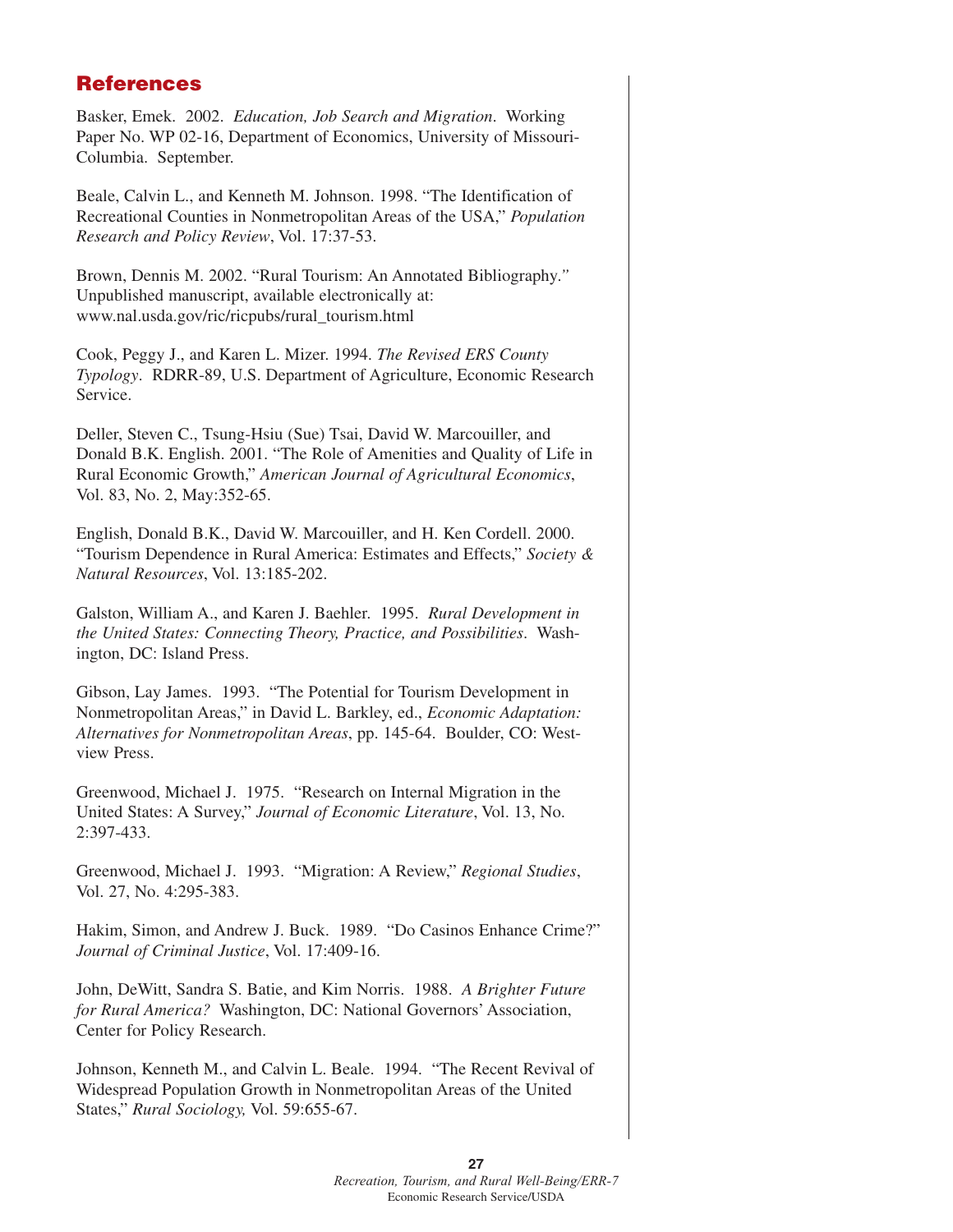Johnson, Kenneth M., and Calvin L. Beale. 2002. "Nonmetro Recreation Counties: Their Identification and Rapid Growth," *Rural America*, Vol. 17, No. 4:12-19.

Marcouiller, David W., and Gary Paul Green. 2000. "Outdoor Recreation and Rural Development." In Gary E. Machlis and Donald R. Field, eds., *National Parks and Rural Development: Practice and Policy in the United States*, pp. 33-49. Washington, DC: Island Press.

McGranahan, David. 2000. "Boon or Bust? New Technology Manufacturing in Low-Skill Rural Areas." U.S. Department of Agriculture, Economic Research Service, Rural Industry briefing room, at www.ers.usda.gov/Briefing/Industry/boonorbust/ch1.htm.

McPheters, Lee R., and William B. Stronge. 1974. "Crime as an Environmental Externality of Tourism: Miami, Florida," *Land Economics*, Vol. 50:288-92.

Page, Stephen J., Paul Brunt, Graham Busby, and Jo Connell. 2001. *Tourism: A Modern Synthesis*. London, UK: Thomson Learning.

Patton, Spiro G. 1985. "Tourism and Local Economic Development: Factory Outlets and the Reading SMSA," *Growth and Change*, Vol. 16, No. 3:64-73.

Reeder, Richard J., and Dennis M. Brown. 2004. "Economic and Fiscal Conditions in Rural Recreation Counties." Paper presented before the Southern Regional Science Association's annual meeting in New Orleans, LA, March 11-13.

Rephann, Terance J. 1999. "Links Between Rural Development and Crime," *Papers in Regional Science*, Vol. 78:365-86.

Rephann, Terance, Margaret Dalton, Anthony Stair, and Andrew Isserman. 1997. "Casino Gambling as an Economic Development Strategy," *Tourism Economics*, Vol. 3:161-83.

Rosenfeld, Stuart A., Edward M. Berman, and Sarah Rubin. 1989. *Making Connections: 'After the Factories' Revisited*. Research Triangle Park, NC: Southern Growth Policies Board.

Smith, Michael. 1989. *Behind the Glitter: The Impact of Tourism on Rural Women in the Southeast*. Lexington, KY: Southeast Women's Employment Coalition.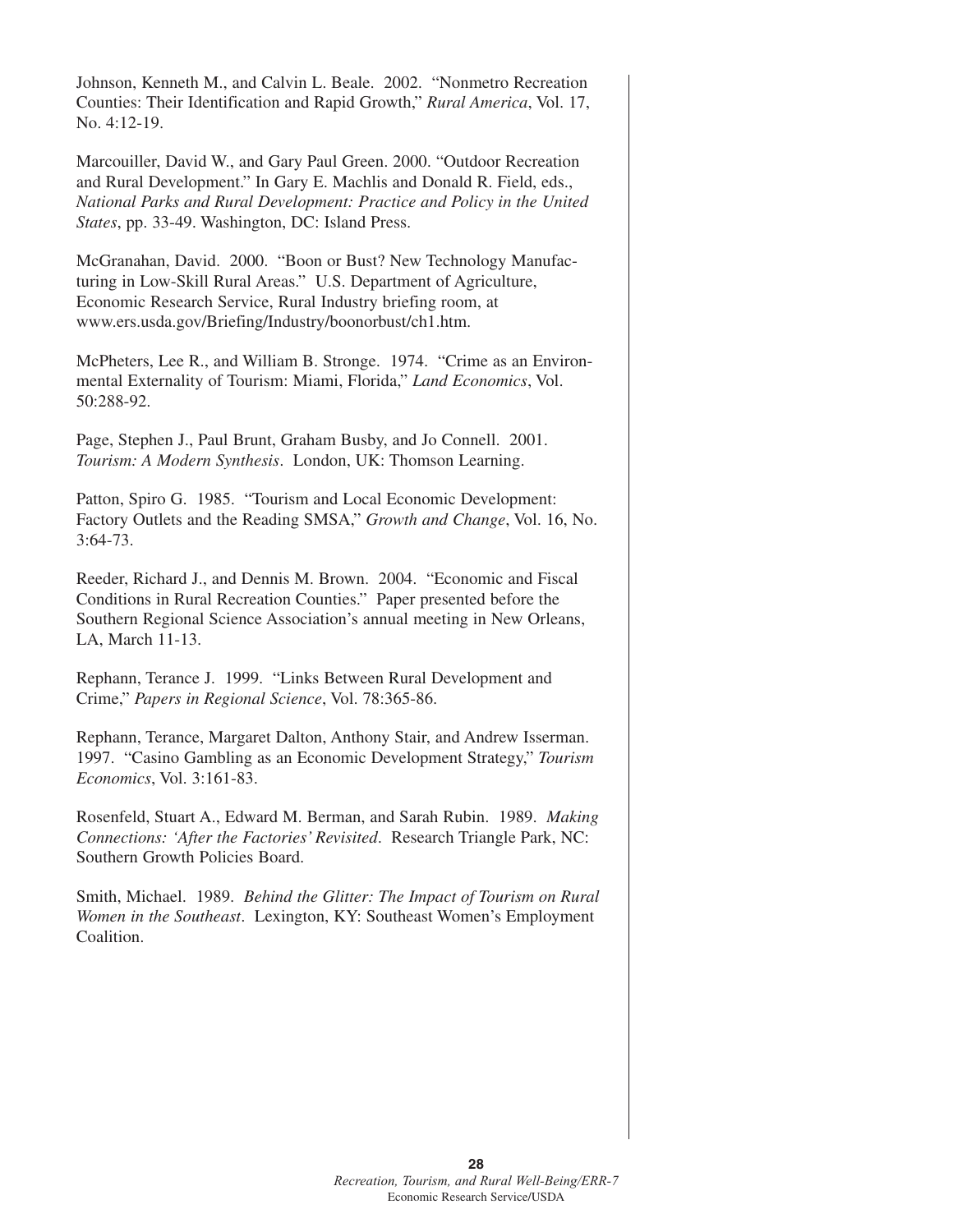## **Appendix: Regression Analysis**

Making inferences from simple comparisons of recreation and other nonmetro county means can be misleading because it is possible that much of the observed socioeconomic difference between the two groups could be coincidental and not directly related to the extent of recreation.

For example, during the 1990s, many recreation counties in the Rocky Mountains benefited from an unusual regional phenomenon associated with the outflow of population from metropolitan California. This raises a question: How much of the difference in growth that we observed between recreation and other nonmetro counties nationwide was region-specific, associated with this one-time outflow of population?

Similarly, the decade of the 1990s was one of rapid economic improvement, which may have particularly benefited places with high poverty rates, providing job opportunities to many who, under normal conditions, would have had a hard time finding jobs. Many of these high-poverty rural areas are in the South in other nonmetro counties. This largely regional phenomenon could have led to our finding that recreation counties nationwide benefited less from poverty rate reduction than did other nonmetro counties. But would we find the same thing if we looked at each region separately?

Other factors unrelated to recreation might also be expected to differentially affect recreation and other nonmetro areas and lead to a potential bias in the differences observed between the two types of counties. For example, counties that are more urban in nature may have had developmental advantages over more rural and isolated areas. While recreation is expected to add to the level of urbanization, recreation counties are still less urban than other nonmetro counties on average, so this potential bias could mask the beneficial impact of recreation in simple comparisons.

## **Regression Methodology**

In an attempt to overcome potential biases, we narrowed our analysis to recreation counties and conducted a regression analysis to see how a recreation county's extent of recreation dependency might affect the socioeconomic indicators examined in this report. Our measure of recreation dependency is the weighted average of a county's Z-scores covering tourism-related employment and income shares of the local economy and the recreational home share of total county homes, as developed by Johnson and Beale (2002): the larger the average, the more dependent a county is on recreation and tourism.<sup>19</sup> In addition, we included 10 dichotomous variables reflecting the Johnson and Beale recreation county types (for statistical reasons, we excluded the miscellaneous recreation county type). This allows for significant socioeconomic variations by type of recreation county (but it assumes that impacts associated with changes in recreation dependency do not vary with recreation type).

Following the approach of English et al. (2000), we also included several control variables that were not highly correlated with recreation dependency but that might be expected to affect local socioeconomic conditions. For example, we included eight dichotomous (0,1) variables identifying the

<sup>19</sup>Among the recreation counties we included in our analysis, recreation dependency ranged from a minimum of 0.12 to a maximum of 8.60, with a mean of 1.56 and a standard deviation of 1.23.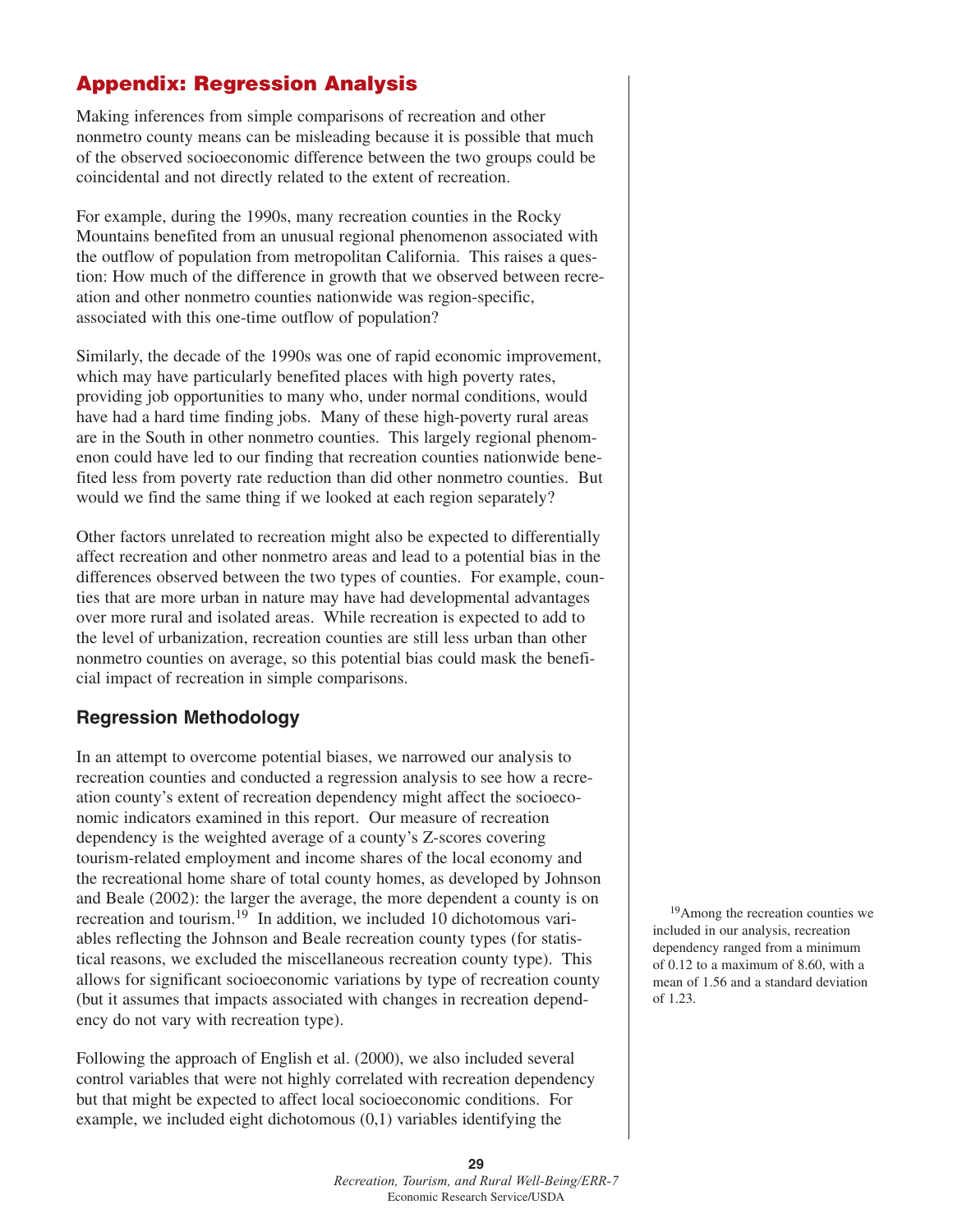Census regional subdivisions. We did not include a dichotomous variable for one of the nine subdivisions—the Southeast—to avoid statistical problems.

We also included several demographic measures related to urbanization that are often included in empirical studies explaining regional socioeconomic variations. One was a dichotomous variable indicating whether the county was influenced by a nearby metropolitan area (based on adjacency as defined in the ERS 1993 Beale Codes, which requires both physical adjacency and significant commuting to the metro area). The other two demographic measures were county population density and percentage of county population residing in the rural portion of the county.

Ideally, an attempt to explain cross-county variations in socioeconomic indicators would involve separate models for each indicator, using theory to identify the explanatory variables and the form of the regression most relevant for a particular indicator. Given the large number of indicators in this study, we decided a simpler approach was expedient, so we followed English et al. in using just one set of explanatory variables for all of the indicators examined in our study. This results in some imprecision.

One of the ways our analysis differed from that of English and his colleagues was that our regressions only explained variations among our 311 recreation counties (rather than including all nonmetro counties as English did). In addition, we ran two ordinary least-squares regressions explaining intercounty variations rather than one. One of our regressions explained intercounty variations in the year 2000 (or the most recent year the data were available). The other regression explained intercounty variations in the change in the indicator over the previous 10 years. The change regression, which used the identical set of explanatory variables, may be viewed as a check on the year 2000 regression. In most cases, the regressions produced similar results: if recreation dependency was significant in the 2000 regression, it usually had the same sign and was significant in the change regression.

We also ran additional regressions for each indicator, adding a "squared" version of the recreation dependency variable to allow for a curvilinear relationship. We do not show the results of these additional regressions because in most cases they did not affect our results—the squared variable either explained little or no additional variation, or it only replaced the nonsquared recreation dependency variable in significance with the same sign. In discussing our findings, however, we mention two cases where these curvilinear recreation factor regressions provided interesting results.

#### **Regression Findings**

Space limitations prevent us from showing the complete regression results here, including estimated coefficients for the many control variables we used in our regressions.<sup>20</sup> However, we can summarize our findings by showing only the regression coefficients for the recreation dependency variable in the linear regressions we ran to explain variations for each of the socioeconomic variables of interest. For example, each horizontal row in table 7 summarizes the results of one or two regressions covering a particular socioeconomic variable. Results for the 2000 regression refer to regres-

20Detailed regression results are available from the authors upon request.

#### **30** *Recreation, Tourism, and Rural Well-Being/ERR-7* Economic Research Service/USDA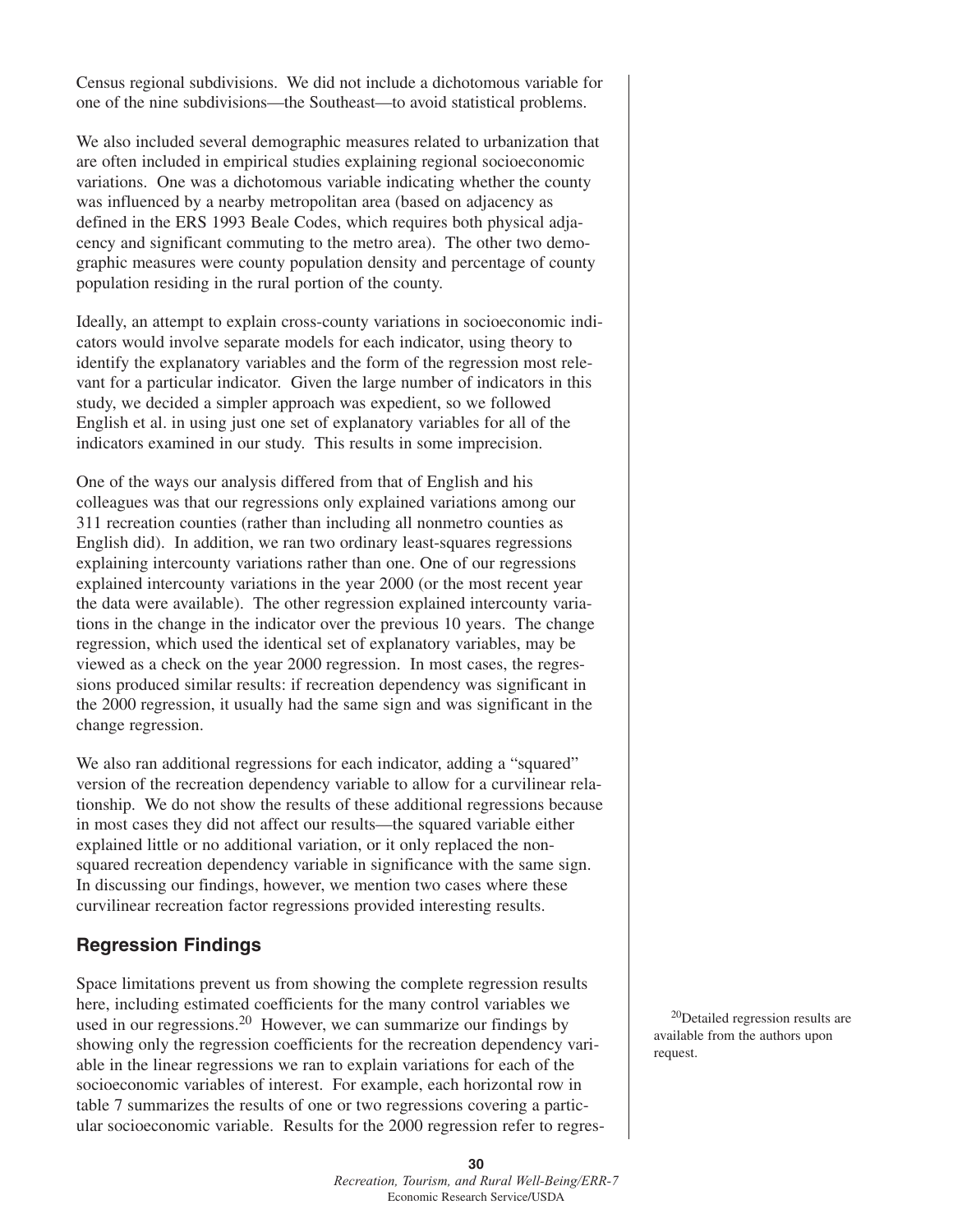sions that explain socioeconomic variations in the year 2000 (or in the nextclosest year available). Results for the 1990s change regression refer to regressions that explain variations in the change in socioeconomic variables during the 1990s. Thus, table 7 summarizes the results for 29 regressions. In addition, the regression statistics shown are unstandardized, and one should not attempt to draw inferences about their relative importance based on their magnitudes.

These regression coefficients are generally consistent with what we previously found when comparing simple means for recreation and other nonmetro counties (tables 2 and 3). Dependency on recreation was significantly related to most of our economic indicators, and the recreation dependency regression coefficients were also generally consistent with most of our prior findings with regard to social indicators.

In addition, we found statistically significant relationships that were not apparent from comparisons of means for recreation and other nonmetro

#### Table 7

#### **Linear regression analysis measuring the effect of recreation dependency on economic and social indicators**

|                                                | 2000 regression                               |                                                   |                                               | 1990s change regression                           |
|------------------------------------------------|-----------------------------------------------|---------------------------------------------------|-----------------------------------------------|---------------------------------------------------|
| Dependent variables                            | Recreation<br>dependency<br><b>B</b> estimate | Regression's<br>explanatory<br>power <sup>1</sup> | Recreation<br>dependency<br><b>B</b> estimate | Regression's<br>explanatory<br>power <sup>1</sup> |
| Economic indicators:                           |                                               |                                                   |                                               |                                                   |
| Job growth rate                                | <b>NA</b>                                     | <b>NA</b>                                         | $5.50**$                                      | 0.184                                             |
| Employment-populaton ratio:                    |                                               |                                                   |                                               |                                                   |
| Ages 16-24                                     | $1.13**$                                      | 0.209                                             | $0.56**$                                      | 0.115                                             |
| Ages 25-64                                     | $0.92**$                                      | 0.211                                             | $0.48***$                                     | 0.139                                             |
| Ages 65 and over                               | $1.04***$                                     | 0.364                                             | 0.30                                          | 0.013                                             |
| Earnings per job                               | $-7.95$                                       | 0.396                                             | 482.77**                                      | 0.265                                             |
| Earnings per worker <sup>2</sup>               | 846.49**                                      | 0.317                                             | <b>NA</b>                                     | <b>NA</b>                                         |
| Income per capita                              | 1,044.52**                                    | 0.265                                             | 487.73**                                      | 0.207                                             |
| Median household income <sup>2</sup>           | 1,474.40**                                    | 0.393                                             | 907.59**                                      | 0.339                                             |
| Median rent                                    | $32.59**$                                     | 0.516                                             | $10.74**$                                     | 0.377                                             |
| Social indicators:                             |                                               |                                                   |                                               |                                                   |
| Population growth rate                         | $4.59**$                                      | 0.282                                             | $2.85***$                                     | 0.245                                             |
| Travel time to work                            | $-0.25$                                       | 0.327                                             | $-0.44**$                                     | 0.157                                             |
| Poverty rate <sup>2</sup>                      | $-0.84***$                                    | 0.249                                             | $-0.43**$                                     | 0.242                                             |
| Percent without HS diploma                     | $-1.37**$                                     | 0.468                                             | 0.22                                          | 0.341                                             |
| Percent with bachelor's degree                 | $2.24**$                                      | 0.491                                             | $0.65***$                                     | 0.211                                             |
| Physicians per 100,000 population <sup>3</sup> | 0.69                                          | 0.280                                             | <b>NA</b>                                     | <b>NA</b>                                         |
| Age-adjusted death rate                        |                                               |                                                   |                                               |                                                   |
| per 100,000 population <sup>4</sup>            | $-24.20**$                                    | 0.290                                             | <b>NA</b>                                     | <b>NA</b>                                         |
| Crime rate <sup>2</sup>                        | $0.68**$                                      | 0.264                                             | <b>NA</b>                                     | <b>NA</b>                                         |

NA=Not applicable.

\* The coefficient is statistically different from zero at the .05 level.

\*\* The coefficient is statistically different from zero at the .01 level.

<sup>1</sup>Adjusted R-square statistic (fraction of variation explained by regression).

2Data are reported for 1999

3Data are reported for 2003.

4Data are reported for 2000-02

Source: ERS calculations, based on data from U.S. Census Bureau and Bureau of Economic Analysis, U.S. Department of Commerce, and Bureau of Labor Statistics, U.S. Department of Labor.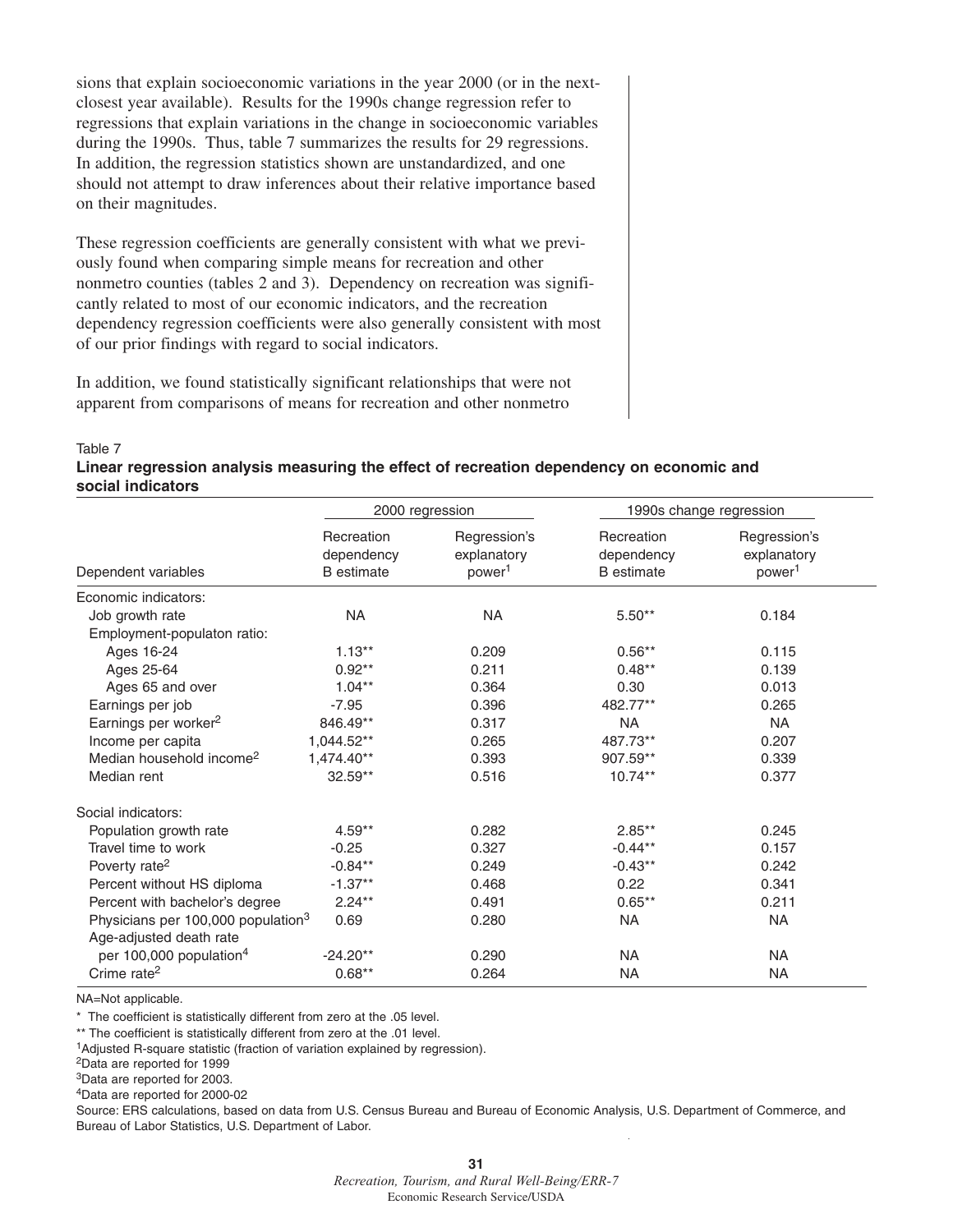counties. For example, the regression analysis showed significant positive relationships between recreation and the employment-population ratios for all three age groups studied, whereas there was little or no difference in the means for these ratios.

In some cases, the regression analysis raises questions about previously observed statistical differences. For example, we earlier found that recreation counties were statistically different from other nonmetro counties with respect to number of physicians per 100,000 residents, but the regression analysis found no statistically significant relationship between this indicator and recreation dependency.

For travel time to work, we had previously found no statistically significant difference between recreation and other nonmetro counties, either for the year 2000 or for the trend during the 1990s. However, the regression analysis revealed a statistically significant negative relationship between recreation dependence and change in travel time to work during the 1990s.

One of the more interesting findings was recreation dependency's negative and statistically significant relationship with the change in poverty rate. This means that the more recreation dependent a county is, the bigger its decline in poverty rate during the 1990s, controlling for other factors. The finding contrasts with our simple descriptive analysis, which found that recreation counties had, on average, a smaller decline in poverty than other nonmetro counties during the 1990s. This suggests that, as we suspected, the smaller average decline in poverty for recreation counties may have been simply a geographic coincidence, because when we controlled for regional differences and other factors in our regression analysis we found that the higher a county's recreation dependency, the more its poverty was reduced during this decade.

Another interesting finding involved earnings per job. We initially found that recreation dependency had a negative but statistically insignificant coefficient for earnings per job (in the 2000 model). When we ran the curvilinear version of the first regression (the 2000 model), we found a significant negative coefficient for recreation dependency and a significant positive coefficient for recreation dependency squared.<sup>21</sup> This implies that the recreation counties with moderate degrees of recreation dependency had relatively lower earnings per job, while those with higher or lower recreation dependency had higher earnings. Taken together, these findings present a somewhat muddled picture with respect to recreation impacts on earnings per job there is no clear indication that recreation hurts a county in this regard. We got a clearer regression finding regarding the change in earnings per job during the 1990s, which revealed a positive and significant relationship between recreation dependency and the growth in earnings per job.

Two other indicators had different results for the 2000 regressions and the 1990s change regression: the employment population ratio for the elderly and the percent of adult (ages 25 and older) residents without high school diplomas. In both cases, the regressions explaining the change in the indicator produced insignificant coefficients for recreation dependency. For the employment-population ratio for ages 65 and up, the change regression performed very poorly, explaining less than 6 percent of the variation—less

21The nonlinear version of the change regression did not produce a similar significant relationship.

#### **32** *Recreation, Tourism, and Rural Well-Being/ERR-7* Economic Research Service/USDA